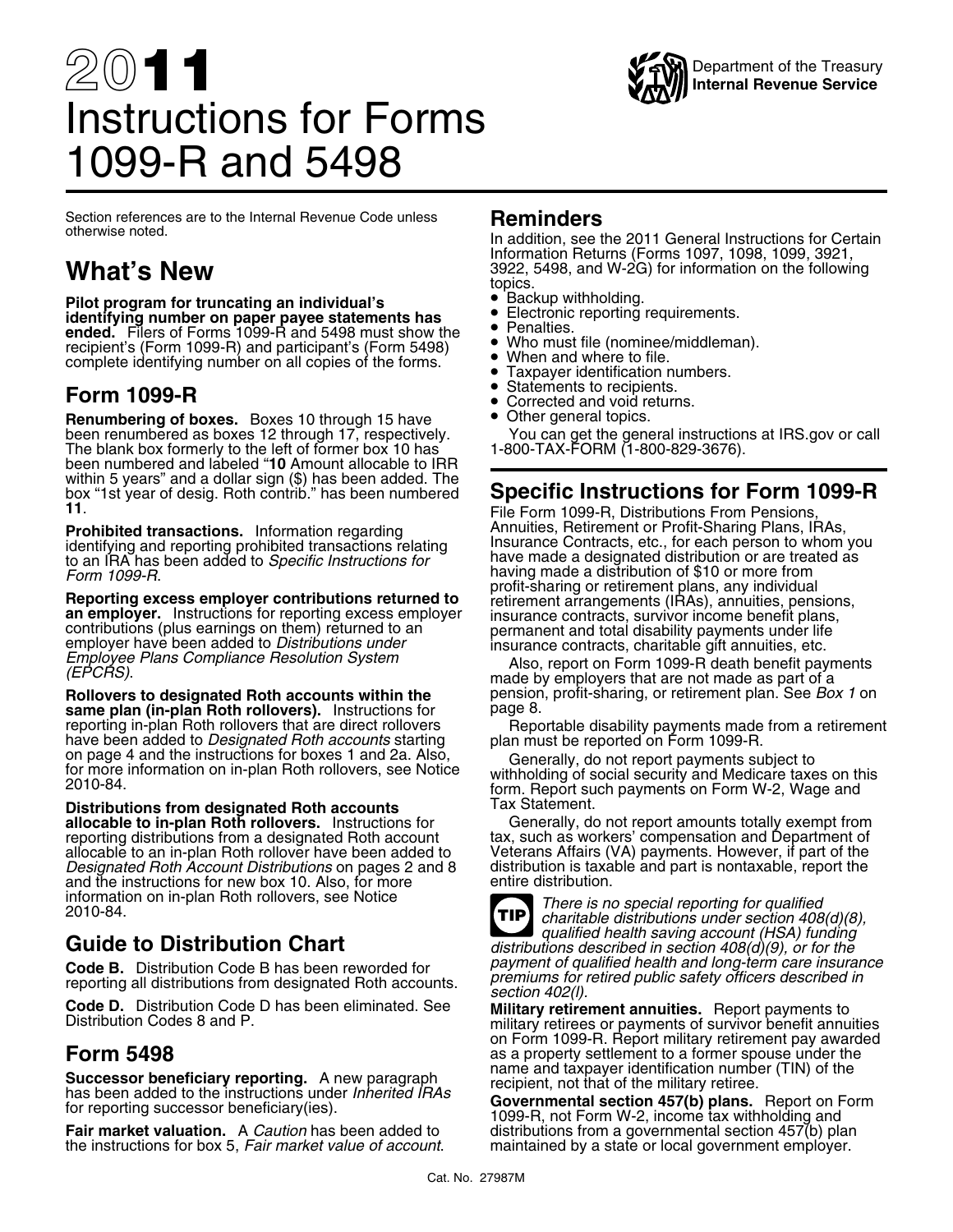Distributions from a governmental section 457(b) plan to company, (b) the exchange is solely a contract for paid from the plan. For more information, see Notice 2003-20 which is on page 894 of Internal Revenue Bulletin 2003-19, at *[www.irs.gov/pub/irs-irbs/irb03-19.pdf](http://www.irs.gov/pub/irs-irbs/irb03-19.pdf).* Also see *Section 457(b) plan distributions* on page 12 for Also see *Section 457(b) plan distributions* on page 12 for issued by Company X received in exchange solely for information on distribution codes.<br>information on distribution codes.

**Nonqualified plans.** Report any reportable distributions from commercial annuities. Report distributions to employee plan participants from section 409A<br>nonqualified deferred compensation plans including nongovernmental section 457(b) plans on Form W-2, not under section 6047(d). Also see Rev. Rul. 2007-24<br>on Form 1099-R; for nonemployees, these payments are 2007-21 I.R.B. 1282, available at www.irs.gov/irb/ on Form 1099-R; for nonemployees, these payments are 2007-21 I.R.B. 1282, available at *[www.irs.gov/irb/](http://www.irs.gov/irb/2007-21_IRB/ar15.html)* reportable on Form 1099-MISC. Also, report distributions *[2007-21\\_IRB/ar15.html](http://www.irs.gov/irb/2007-21_IRB/ar15.html)* for certain transactions that do to beneficiaries of the homomptology, three payments and the model of dealing that do reportable on Form 1099-MISC. Also, report distributions<br>to beneficiaries of deceased plan participants on Form and qualify as tax-free

Section 404(k) dividends. Distributions of section<br>404(k) dividends from an employee stock ownership plan<br>(ESOP), including a tax credit ESOP, are reported on For more information on reporting taxable exchanges,<br>Form 1099 Form 1099-R. Distributions other than section 404(k) see *Box 1* on page 8.<br>dividends from the plan must be reported on a separate **Prohibited transactions.** If an IRA owner engages in a

reported on Form 1099-DIV. See Announcement entity of that include, or consist of, non-marketable securities<br>2008-56, 2008-26 LB B, 1192, available at www.irs.cov/ enclosely held investments, in which the IRA owner 2008-56, 2008-26 I.R.B. 1192, available at *[www.irs.gov/](http://www.irs.gov/irb/2008-26_IRB/ar11.html)* or closely held investments, in which the IRA owner *[irb/2008-26\\_IRB/ar11.html](http://www.irs.gov/irb/2008-26_IRB/ar11.html).* effectively controls the underlying assets of such

Life insurance, annuity, and endowment contracts.<br>
Report payments of matured or redeemed annuity,<br>
endowment, and life insurance contracts. However, you<br>
do not need to file Form 1099-R to report the surrender of<br>
do not

Report premiums paid by a trustee or custodian for the cost of current life or other insurance protection. Costs of current life insurance protection are not subject to the plan). Under the terms of the section 401(k) plan, section<br>10% additional tax under section 72(t). See *Cost of* 403(b) plan, or governmental section 457(b) plan, th 10% additional tax under section 72(t). See *Cost of* 403(b) plan, or governmental section 457(b) plan, the

Report charges or payments for a qualified long-term care insurance contract against the cash value of an annuity contract or the cash surrender value of a life *insurance contract*, which is excludible from gross insurance contract, which is excludible from gross taxable amount of an in-plan Roth rollover (IRR), made

**Section 1035 exchange.** A tax-free section 1035 treated as includible in gross income for purposes of exchange is the exchange of (a) a life insurance contract applying section 72(t) to the distribution. The total amount exchange is the exchange of (a) a life insurance contract applying section 72(t) to the distribution. The total amous<br>for another life insurance contract, or for an endowment allocable to such an IRR is reported in new bo or annuity contract, or for a qualified long-term care insurance contract; or (b) a contract of endowment insurance contract; or (b) a contract of endowment<br>insurance for another contract of endowment insurance<br>that provides for regular payments to begin no later than<br>the total annual distribution from a designated<br>that provi they would have begun under the old contract, or for an annuity contract, or for a qualified long-term care **IRA Distributions** insurance contract; or (c) an annuity contract for an annuity contract or for a qualified long-term care<br>insurance contract; or (d) a qualified long-term care<br>insurance contract for a qualified long-term care<br>as applicable. Simplified employee pension (SEP) insurance contract. A contract shall not fail to be treated IRAs and savings incentive match plan for employees<br>as an annuity contract or as a life insurance contract (SIMPLE) IRAs, however, may not be used as deemed<br>solel

These exchanges of contracts are generally reportable on Form 1099-R is<br>on Form 1099-R. However, reporting on Form 1099-R is on Form 1099-R. However, reporting on Form 1099-R is requirements of section 408 or 408A for a traditional IRA not required if (a) the exchange occurs within the same or Roth IRA. Under section 408(q), the "deemed IRA"

a participant or beneficiary include all amounts that are contract exchange, as defined above, that does not result<br>paid from the plan. For more information, see Notice in a designated distribution, and (c) the company maintains adequate records of the policyholder's basis in the contracts. For example, a life insurance contract another life insurance contract previously issued by<br>Company X does not have to be reported on Form 1099-R as long as the company maintains the required records. See Rev. Proc. 92-26, 1992-1 C.B. 744, for certain exchanges for which reporting is not required under section 6047(d). Also see Rev. Rul. 2007-24, 1099-MISC.<br>
1099-MISC. Consumers on partial exchanges of annuity contracts, see Rev. Proc.<br>
Section 404/k) dividends Distributions of section 2008-24, 2008-13 I.R.B. 684, available at www.irs.gov/

dividends from the plan must be reported on a separate **Prohibited transactions.** If an IRA owner engages in a Form 1099-R.<br>Form 1099-R. prohibited transaction with respect to an IRA, the assets Section 404(k) dividends paid directly from the of the IRA are treated as distributed on the first day of the corporation to participants or their beneficiaries are the tax year in which the prohibited transaction occurs. tax year in which the prohibited transaction occurs. IRAs that include, or consist of, non-marketable securities and/ **Charitable gift annuities.** If cash or capital gain<br>property is donated in exchange for a charitable gift<br>annuity, report distributions from the annuity on Form<br>1099-R. See *Charitable gift annuities* on page 8.<br>**Life ins** 

(Regulations section 1.403(b)-3(c) for a section  $403(b)$ designated Roth account must meet the requirements of section 402A.

**Distributions allocable to an in-plan Roth rollover** (IRR). The distribution of an amount allocable to the income under section 72(e)(11). See *Code W* on within the 5-year period beginning with the first day of the page 15. **page 15. participant's tax year in which the rollover was made, is participant's tax year in which the rollover was made, is** 





contract is a part of or a rider on such contract. However,<br>the distribution of other property or the cancellation of a<br>contract loan at the time of the exchange may be taxable<br>and reportable on a separate Form 1099-R.<br>The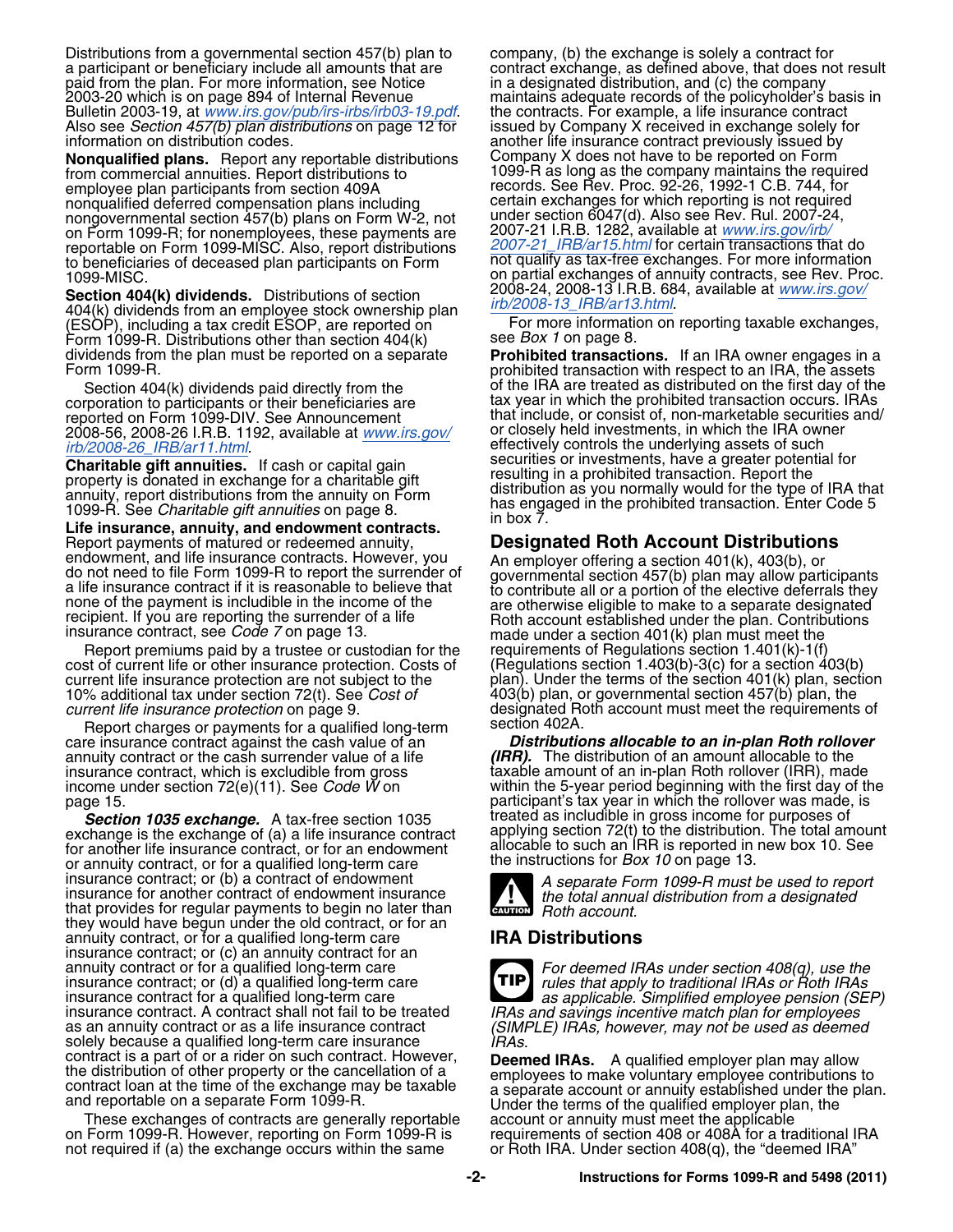portion of the qualified employer plan is subject to the IRA must be reported. In addition, Form 5498, IRA rules applicable to traditional and Roth IRAs, and not to Contribution Information, must be filed to report any<br>those of the applicable plan under section 401(a), 403(a), regular, rollover, Roth IRA conversion, SEP IRA, or those of the applicable plan under section 401(a), 403(a), regular, rollover, Roth IRA conversion, SEP IRA, or<br>403(b), or 457. SIMPLE IRA contribution to an IRA that is subsequently

Accordingly, the reporting and withholding rules on revoked or closed by the trustee or custodian.<br>In and IRA distributions apply separately depending on ff a regular contribution is made to a traditional or Roth plan and IRA distributions apply separately depending on If a regular contribution is made to a traditional or<br>whether the distributions are made from the deemed IRA IRA that later is revoked or closed, and distribution is whether the distributions are made from the deemed IRA IRA that later is revoked or closed, and distribution is<br>The qualified employer plan. For example, the reporting made to the taxpayer, enter the gross distribution in or the qualified employer plan. For example, the reporting made to the taxpayer, enter the gross distribution in box<br>rules for required minimum distributions (RMDs) apply 1. If no earnings are distributed, enter 0 (zero) i separately for the two portions of the plan. A total and Code 8 in box 7 for a traditional IRA and Code J for a<br>distribution of amounts held in the qualified employer Roth IRA. If earnings are distributed, enter the amount plan portion and the deemed IRA portion is reported on two separate Forms 1099-R — one for the distribution two separate Forms 1099-R — one for the distribution and 8, if applicable, in box 7; for a Roth IRA, enter Codes<br>from the deemed IRA portion and one for the rest of the J and 8, if applicable. These earnings could be subje from the deemed IRA portion and one for the rest of the Jand 8, if applicable. These earnings could be subject to<br>distribution. Also, the 20% withholding rules of section the 10% early distribution tax under section 72(t). distribution. Also, the 20% withholding rules of section the 10% early distribution tax under section 72(t). If a<br>3405(c) do not apply to a distribution from the deemed the rollover contribution is made to a traditional or IRA portion but would apply to a distribution from the that later is revoked or closed, and distribution is made to<br>qualified employer plan portion, and section 72(t) applies the taxpayer, enter in boxes 1 and 2a of Form 1 qualified employer plan portion, and section 72(t) applies the taxpayer, enter in boxes 1 and 2a of Form 1099-R the separately to the two portions.

must be reported in boxes 1 and 2a. Check the "Taxable the same type that later is revoked or closed. The<br>amount not determined" box in box 2b. But see:<br>distribution could be subject to the 10% early distribution amount not determined" box in box 2b. But see: distribution could be subject to the 10% early distribution

• *Traditional, SEP, or SIMPLE IRA* on page 10 for how tax under section 72(t).

• Transfers on page 5 for information on

 $\bullet\,$  Reporting a corrective distribution from an IRA under

● Reporting a transfer from a SIMPLE IRA to a distribution tax under section 72(t).<br>non-SIMPLE IRA within the first 2 years of plan If an employer SEP IRA or SIMPLE IRA plan<br>participation on page 5.

The direct rollover provisions beginning later do not apply<br>to distributions from any IRA. However, taxable<br>distributions from any IRA. However, taxable<br>distributions from traditional IRAs and SEP IRAs may be<br>rolled over i

gross distribution in box 1 but generally leave box 2a<br>blank. Check the "Taxable amount not determined" box in **Direct Rollovers** 

**Roth IRA conversions.** You must report a traditional, a rules regarding the treatment of direct rollovers from <br>SEP, or SIMPLE IRA distribution that you know is entitled assignated Roth accounts, see *Designated Roth* SEP, or SIMPLE IRA distribution that you know is converted or reconverted this year to a Roth IRA in boxes converted or reconverted this year to a Roth IRA in boxes *accounts* on page 4. A direct rollover may be made for 1 and 2a (checking box 2b "taxable amount not the employee, for the employee's surviving spouse, for<br>determined" unless otherwise directed elsewhere in the spouse or former spouse who is an alternate payee these instructions), even if the conversion is a under a qualified domestic relations order (QDRO) or for<br>trustee-to-trustee transfer or is with the same trustee. <br>a nonspouse designated beneficiary, in which case the trustee-to-trustee transfer or is with the same trustee. Enter Code 2 or 7 in box 7 depending on the direct rollover can only be made to an inherited IRA. If

If a traditional or Roth IRA is revoked during its first 7 2007-5 I.R.B. 395, available at [www.irs.gov/irb/](http://www.irs.gov/irb/2007-05_IRB/ar11.html)<br>days (under Regulations section 1.408-6(d)(4)(ii)) or is [2007-05\\_IRB/ar11.html](http://www.irs.gov/irb/2007-05_IRB/ar11.html), which has been modified by<br>closed closed at any time by the IRA trustee or custodian due to Notice 2009-82, 2009-41 I.R.B. 491, available at *[www.irs.](http://www.irs.gov/irb/2009-41_IRB/ar12.html)*<br>a failure of the taxpayer to satisfy the Customer *gov/irb/2009-41\_IRB/ar12.html* for guidance on direct Identification Program requirements described in section 326 of the USA PATRIOT Act, the distribution from the

Roth IRA. If earnings are distributed, enter the amount of earnings in box 2a. For a traditional IRA, enter Codes 1 rollover contribution is made to a traditional or Roth IRA gross distribution and the appropriate code in box 7<br>(Code J for a Roth IRA). Follow this same procedure for **IRAs other than Roth IRAs.** Unless otherwise (Code J for a Hoth IRA). Follow this same procedure for<br>instructed, distributions from any IRA, except a Roth IRA, a transfer from a traditional or Roth IRA to another IRA of<br>m

to report the withdrawal of IRA contributions under If an IRA conversion contribution or a rollover from a<br>gualified plan is made to a Roth IRA that later is revoked qualified plan is made to a Roth IRA that later is revoked *Transfers* on page 5 for information on or closed, and a distribution is made to the taxpayer, trustee-to-trustee transfers, including recharacterizations, enter the gross distribution in box 1 of Form 1099-R. If no ● Reporting a corrective distribution from an IRA under earnings are distributed, enter 0 (zero) in box 2a and<br>section 408(d)(5) on page 10, count closures due to code J in box 7. If earnings are distributed, enter the<br>●

408(d)(3). SIMPLE IRAs may also be rolled over into an<br>
eligible retirement plan, but only after the 2-year period<br>
described in section 72(t)(6).<br>
An IRA includes all investments under one IRA plan or<br>
account. File only

box 2b. Enter Code J, Q, or T as appropriate in box 7. Do<br>not use any other codes with Code Q or Code T. You<br>must report a direct rollover of an eligible rollover<br>not use any other codes with Code Q or Code T. You<br>may ente the spouse or former spouse who is an alternate payee participant's age.<br> **Participant's age.**<br> **Participant's age.**<br> **Participant's age.**<br> **Participant's age.**<br> **Participant's age.**<br> **Participant's age.**<br> **Participant's age. IRA Revocation or Account Closure**<br>If a traditional or Roth IRA is revoked during its first 7 2007-5 I.R.B. 395, available at *www.irs.gov/irb/* [gov/irb/2009-41\\_IRB/ar12.html](http://www.irs.gov/irb/2009-41_IRB/ar12.html) for guidance on direct<br>rollovers by nonspouse designated beneficiaries. See<br>also Notice 2008-30, Part II, 2008-12 I.R.B. 638,

**Instructions for Forms 1099-R and 5498 (2011) -3-**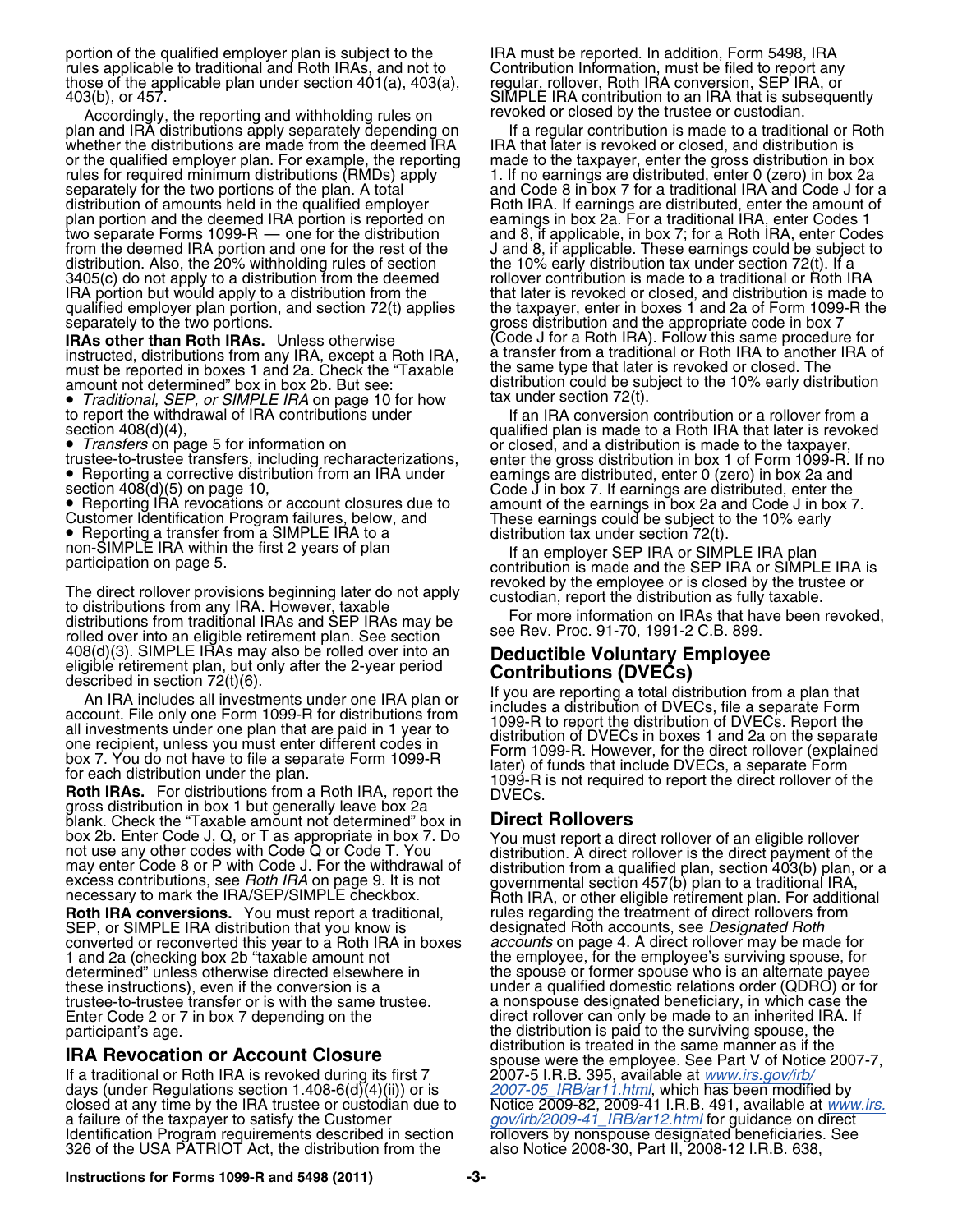available at *[www.irs.gov/irb/2008-12\\_IRB/ar11.html](http://www.irs.gov/irb/2008-12_IRB/ar11.html)*, than from a designated Roth account. See *Qualified*



Notice 2007-7 and Notice 2008-30 do not reflect<br>changes made to section 402 by the Worker,<br>Retiree, and Employer Recovery Act of 2008.<br>Nigible religions distribution is any distribution of all Prepare the form using the na

An eligible rollover distribution is any distribution of all<br>or any portion of the balance to the credit of the<br>employee (including net unrealized appreciation (NUA))<br>from a qualified plan, a section 403(b) plan or a<br>gover

employee and the employee or the joint lives of the employee or the interval interval interval of the employee's designated beneficiary,<br>Betion 457(b) plan, no report is required.<br>b. The life expectancy of the employee or

employee contributions, and earnings on each returned<br>because of the section 415 limits.<br>4. Corrective distributions of excess deferrals (under<br>section 402(g)) and earnings.

direct rollover of a qualified rollover contribution other

which has been amplified and clarified by Notice *rollover contributions as defined in section 408A(e)* on 2009-75, 2009-39 I.R.B. 436, available at [www.irs.gov/](http://www.irs.gov/irb/2009-39_IRB/ar15.html)<br>
irb/2009-39 I.R.B. 436, available at www.irs.gov/<br>
page 5. You do not have to report capital gain in box 3 o<br>
irb/2009-39 IRB/ar15.html, for questions and answers<br>
NU covering rollover contributions to Roth IRAs.<br> **EXECUTE:** Intervention of the Roth IRA. See *Designated Roth accounts* below. If the

1. One of a series of substantially equal periodic **If you receive a direct rollover to an IRA**, you must<br>If you receive a direct rollover to a prepare Form 5498. If you receive a direct rollover to a prepare Form 5498. If you receive a direct rollover to a prepare form 5498. If you receive a direct rollover to a a. The life of the employee or the joint lives of the qualified plan, section  $403(b)$  plan or a governmental as  $457(b)$ 

b. The life expectancy of the employee or the joint life<br>and last survivor expectancy of the employee and the<br>employee's designated beneficiary, or<br>employee's designated beneficiary, or<br>c. A specified period of 10 years o

section 402(g)) and earnings.<br>
5. Corrective distributions of excess contributions<br>
under a qualified cash or deferred arrangement (under<br>
section 401(k)) and excess aggregate contributions<br>
section 401(k)) and excess aggr **TIP**

under a qualified cash or deferred arrangement (under<br>section 401(k)) and excess aggregate contributions<br>(under section 401(m)) and earnings.<br>(under section 401(m)) and earnings.<br>Section 401(m)) and earnings.<br>Section 401(

A distribution from a designated Roth account that is a<br>and distributed to a participant under a qualified plan can<br>qualified distribution is tax-free. A qualified distribution is<br>qualify as eligible rollover distributions Section 1.402(c)-2, Q/A-10.<br> **Automatic rollovers.** Eligible rollover distributions may<br>
also include involuntary distributions that are more than<br>
\$1,000 but \$5,000 or less and are made from a qualified<br>
plan to an IRA on

generally subject to the automatic rollover provisions of<br>section 401(a)(31)(B) and must be paid in a direct<br>receive to an IRA, unless the plan participant elects to<br>receive the distribution directly.<br>For information on t recipient plan the amount of the investment (basis) in the box 1 and a 0 (zero) in box 2a, unless the rollover is a contract and the first year of the 5-taxable-year period, or<br>direct rollover of a qualified rollover contribution other that the distribution is a qualified distribu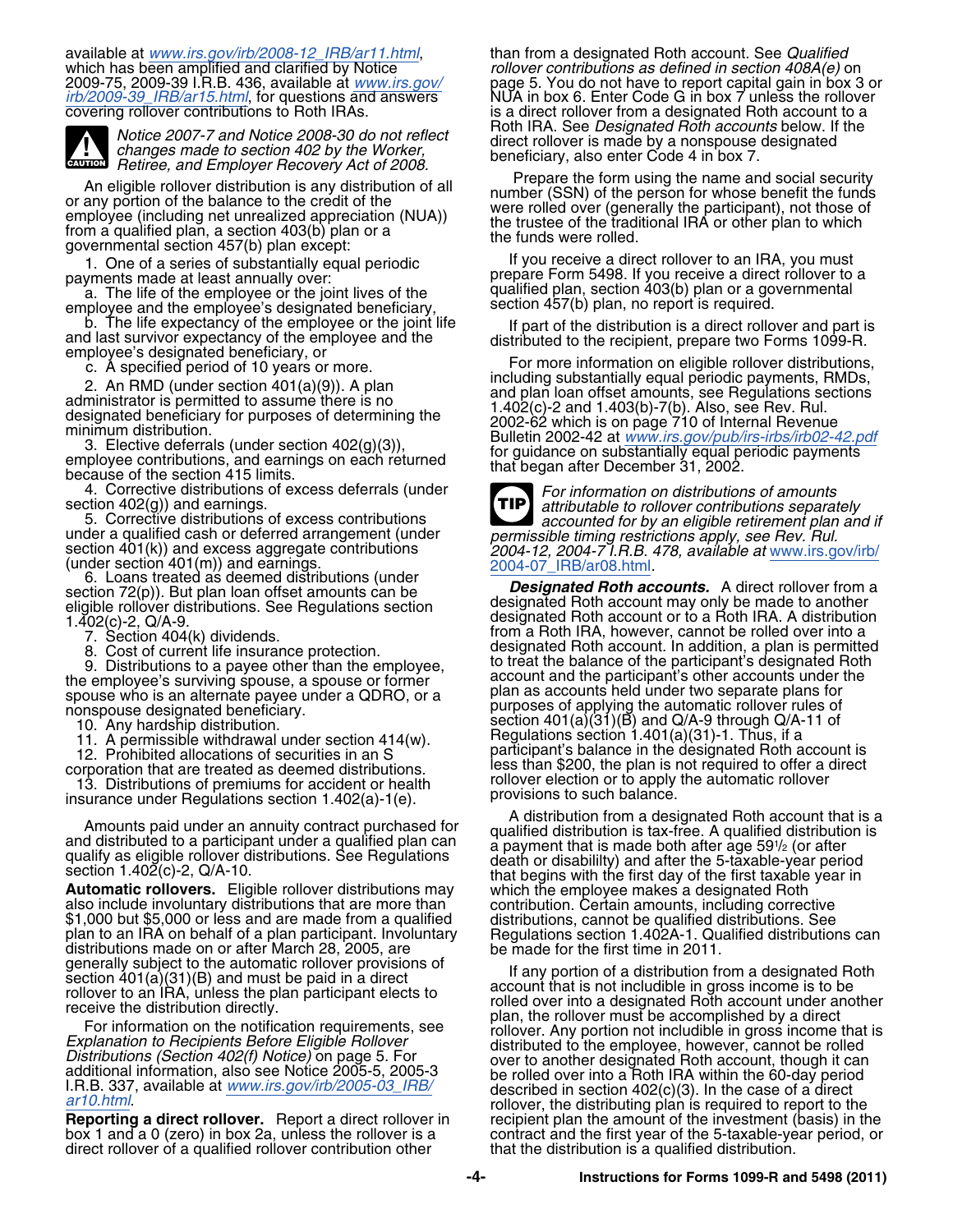For a direct rollover of a distribution from a designated within the time period described earlier or some other Roth account to a Roth IRA, enter the amount rolled over reasonable period of time.<br>in box 1 and 0 (zero) in box 2a. Use Code H in box 7. For Notice 2009-68, 2009-3

A rollover contribution to a Roth IRA from another IRA and may be sent using electronic media in accordance<br>
• A rollover contribution to a Roth IRA from another IRA with Q/A-5 of Regulations section 1.402(f)-1. Also see<br> retirement plan (other than an IRA) that meets the **Transfers**<br>requirements of section 408A(e)(2)(B). **The ann and an IRA**) that meets the **Transfers** 

to a Roth IRA (other than from a designated Roth through 3 of Regulations section 1.403(b)-10(b), or for to a Roth IRA (other than from a designated Roth<br>account), report the total amount rolled over in box 1, the the purchase of permissive service credit under section<br>taxable amount in box 2a, and any basis recovery  $403(b)(13$ taxable amount in box 2a, and any basis recovery 403(b)(13) or section 457(e)(17) in accordance with amount in box 5. (See the instructions for *Box 5* on page paragraph 4 of Regulations section 1.403(b)-10(b) and ance are code G in box 7. If the direct rollover is made Regulations section 1.457-10(b)(8). However, you must<br>on behalf of a nonspouse designated beneficiary also report: on behalf of a nonspouse designated beneficiary, also enter Code 4 in box 7.

For reporting instructions for a direct rollover from a<br>designated plans, section 403(b)<br>plans including the Designated Roth and the plans including

## **Explanation to Recipients Before Eligible** rollover contributions described in section 408A(e).<br>**Rollover Distributions (Section 402(f) RA recharacterizations.** You must report each **Rollover Distributions (Section 402(f) IRA recharacterizations.** You must report each

For qualified plans, section 403(b) plans, and<br>governmental section 403(b) plans, the plan<br>governmental section 457(b) plans, the plan<br>administrator must provide to each recipient of an eligible<br>by transferring, in a trust the annuity starting date. However, if the recipient who<br>has received the section 402(f) notice affirmatively elects Enter the fair market value (FMV) of the amount<br>a distribution, you will not fail to satisfy the timing r requirements merely because you make the distribution in box 7 if reporting a recharacterization of a recharacterization of a priorfewer than 30 days after you provided the notice as long (2010) contribution or Code N if reporting a<br>as you meet the requirements of Requlations section entity recharacterization of a contribution in the same year as you meet the requirements of Regulations section recharacterization of a contribution in the same year<br>1.402(f)-1. Q/A-2. The electronic section 402(f) notice (2011). It is not necessary to check the IRA/SEP/SIMPLE 1.402(f)-1, Q/A-2. The electronic section 402(f) notice must meet the consumer consent requirements as provided in Regulations section 1.401(a)-21(b). Notice 2000-30 on page 1266 of Internal Revenue

The notice must explain the rollover rules, the special Bulletin 2000-25 at *[www.irs.gov/pub/irs-irbs/irb00-25.pdf](http://www.irs.gov/pub/irs-irbs/irb00-25.pdf)*.<br>In treatment for lump-sum distributions, the direct **Section 1035 exchange.** You may have to report tax treatment for lump-sum distributions, the direct **Section 1035 exchange.** You may have to report rollover option (and any default procedures), the exchanges of insurance contracts, including an e<br>mandatory 20% withholding rules, and an explanation of under section 1035, under which any designated mandatory 20% withholding rules, and an explanation of how distributions from the plan to which the rollover is how distributions from the plan to which the rollover is distribution may be made. For a section 1035 exchange<br>made may have different restrictions and tax that is in part taxable, file a separate Form 1099-R to consequences than the plan from which the rollover is report the taxable amount. See *Section 1035 exchange* made. The notice and summary are permitted to be sent on page 2. made. The notice and summary are permitted to be sent either as a written paper document or through an

distributions, you must provide the notice before the first SIMPLE IRA to an IRA that is not a SIMPLE IRA during<br>payment and at least once a year as long as the the 2-year period beginning on the day contributions are payments continue. For section 403(b) plans, the payer first deposited in the individual's SIMPLE IRA by the must provide an explanation of the direct rollover option employer. Use Code S in box 7 if appropriate. must provide an explanation of the direct rollover option.

in box 1 and 0 (zero) in box 2a. Use Code H in box 7. For<br>
all other distributions from a designated Roth account,<br>
all other distributions of the direct<br>
suse code B in box 7, unless code E applies. If the direct<br>
distri

requirements of section 408A(e)(2)(B).<br>For reporting a rollover from an IRA other than a Roth issuers that involves no payment or distribution of funds<br>IRA to a Roth IRA, see *Roth IRA conversions* on pages 3 to the partic For a direct rollover of an eligible rollover distribution section 403(b) plan in accordance with paragraphs 1

- $\bullet$  Recharacterized IRA contributions;<br> $\bullet$  Roth IRA conversions; and
- •

plans or governmental section 457(b) plans, including<br>accounts, on page 4. The accounts of page 4.

**Notice) recharacterization of an IRA contribution.** If a participant  $\sum_{n=1}^{\infty}$  recharacterization of an IRA contribution. If a participant

recharacterized in box 1, 0 (zero) in box 2a, and Code R in box 7 if reporting a recharacterization of a prior-year checkbox. For more information on how to report, see

that is in part taxable, file a separate Form 1099-R to

either as a written paper document or through an<br>electronic medium reasonably accessible to the recipient;<br>see Regulations section 1.402(f)-1, Q/A-5.<br>However, you must report as a taxable distribution in For periodic payments that are eligible rollover \_\_\_\_\_\_\_\_\_\_\_\_\_\_\_\_\_\_\_\_\_\_\_\_\_\_\_\_\_\_\_\_<br>tributions, you must provide the notice before the first \_\_\_\_\_\_\_SIMPLE IRA to an IRA that is not a SIMPLE IRA during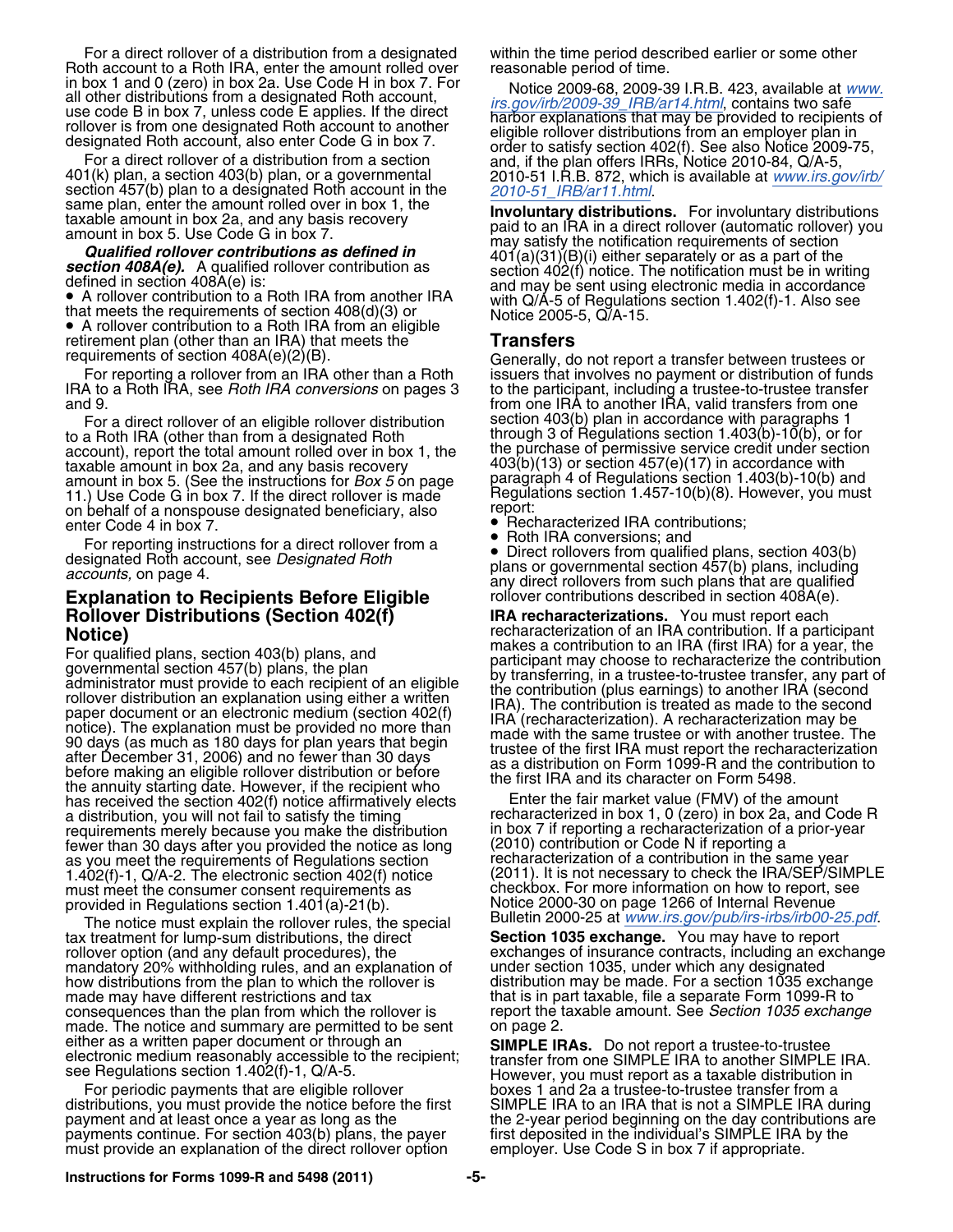**Transfer of an IRA to spouse.** If you transfer or **Excess aggregate contributions.** Excess aggregate re-designate an interest from one spouse's IRA to an IRA contributions under section 401(m) can occur in section<br>for the other spouse under a divorce or separation 401(a), section 401(k), section 403(a), and section 403( for the other spouse under a divorce or separation  $401(a)$ , section 401(k), section 403(a), and section 403(b) instrument, the transfer or re-designation as provided plans. A corrective distribution of excess aggregate under section 408(d)(6) is tax free. Do not report such a contributions plus earnings is taxable to the participant in<br>the year the distribution was made. Report the gross

**Corrective Distributions**<br>
You must report on Form 1099-R corrective distributions<br>
of excess and earnings distributed less any after-tax<br>
of excess deferrals, excess contributions and excess<br> **Longe Life corrective distr** Exercise contributions under section 401(a) plans,<br>section 401(a) plans,<br>action 401(k) cash or deferred arrangements, section<br>403(a) annuity plans, section 403(b) salary reduction<br>agreements, and salary reduction simplifie agreements, and salary reduction simplified employee<br>
pensions (SARSEPs) under section 408(k)(6). Excess and corrective distribution amount in boxes 1 and 2a of Form<br>
appropriate distribution code in box 7. If the excess deferrals (SAROLL 5) under section 400(b)(0). LACESS<br>
401(k) plan are recharacterized under a section<br>
401(k) plan are recharacterized under a section<br>
401(k) plan are deferrals consist of designated Roth contributions, re



464, available at *[www.irs.gov/irb/2008-35\\_IRB/ar10.html](http://www.irs.gov/irb/2008-35_IRB/ar10.html)*. *information.*

For more information about reporting corrective pages 13 through 15; Notice 89-32, 1989-1 C.B. 671; Notice 88-33, 1988-1 C.B. 513; Notice 87-77, 1987-2 C.B. 385; and the Regulations under sections 401(k), 402(g), and 457.

**Excess deferrals.** Excess deferrals under section<br>  $402(g)$  can occur in section  $401(k)$  plans or section<br>  $403(b)$  plans or SARSEPs. If distributed by April 15 of the<br>
year following the year of deferral, the excess is ta taxable in the year distributed. Except for a SARSEP, if<br>the distribution occurs after April 15, the excess is<br>taxable in the year of deferral and the year distributed. The earnings are taxable in the year distributed. For a contributions (and earnings attributable to such elective<br>SARSEP, excess deferrals not withdrawn by April 15 are deferrals and employee contributions) on the same For SARSEP, excess deferrals not withdrawn by April 15 are deferrals and employee contributions) on the same Form<br>considered regular IBA contributions subject to the IBA 1099-R. However, if you made other distributions during considered regular IRA contributions subject to the IRA contribution limits. Corrective distributions of excess deferrals are not subject to federal income tax Because the distribution of elective deferrals (other than<br>withholding or social security and Medicare taxes. For designated Roth contributions) is fully taxable in the year withholding or social security and Medicare taxes. For losses on excess deferrals, see Losses, later. See the regulations under section 457 for special rules for excess investment in the contract), report the total amount of t<br>distribution in boxes 1 and 2a. Leave box 5 blank, and<br>distribution in boxes 1 and 2a. Leave box 5 blank,

**Excess contributions.** Excess contributions can occur in a section 401(k) plan or a SARSEP. All distributions of contributions (or designated Roth contributions plus earnings, enter the gross distribution in box 1, the d the participant by March 15 of the year after the year the<br>excess contribution was made that the participant must<br>withdraw the excess and earnings. All distributions from a<br>SARSEP are taxable in the year of distribution. A

**CAUTION !**

the year the distribution was made. Report the gross distribution in box 1 of Form 1099-R. In box 2a, enter the

year it is taxable.<br>
Use a separate Form 1099-R to report a corrective<br>
distributions **under Employee Plans**<br>
distribution from a designated Roth account.<br>
The total amount of the elective deferral is<br>
reported in box 12

| ,,,,,,,,,,,,,,,,                                                                                                                                                                                                                                                                        |                                                                                                                                                                                                                                                             |
|-----------------------------------------------------------------------------------------------------------------------------------------------------------------------------------------------------------------------------------------------------------------------------------------|-------------------------------------------------------------------------------------------------------------------------------------------------------------------------------------------------------------------------------------------------------------|
| For more information about reporting corrective<br>distributions see: the <i>Guide to Distribution Codes</i> on_<br>pages 13 through 15; Notice 89-32, 1989-1 C.B. 671;<br>Notice 88-33. 1988-1 C.B. 513: Notice 87-77. 1987-2_<br>C.B. 385: and the Requlations under sections 401(k). | At the time these instructions went to print, a new<br><b>TIME PCRS</b> revenue procedure, which supersedes<br><b>ENTION</b> Rev. Proc. 2008-50, had not been issued. Go to<br>IRS gov and type "EPCRS" in the search box to obtain<br>updated information. |
|                                                                                                                                                                                                                                                                                         |                                                                                                                                                                                                                                                             |

Distributions to correct a section 415 failure are not

(other than designated Roth contributions) and employee the year, report them on a separate Form 1099-R.<br>Because the distribution of elective deferrals (other than distributed (no part of the distribution is a return of the investment in the contract), report the total amount of the deferrals under governmental section 457(b) plans.<br>Exence contributions Exence contributions can essue that enter Code E in box 7. For a return of employee

excess contribution not withdrawn by April 15 of the year<br>after the year of notification is considered a regular IRA<br>contribution subject to the IRA contribution limits.<br>Begulations have not been updated for<br>SARSEP, or SIM earnings) in box 1 and 0 (zero) in box 2a. Enter Code E<br>in box 7.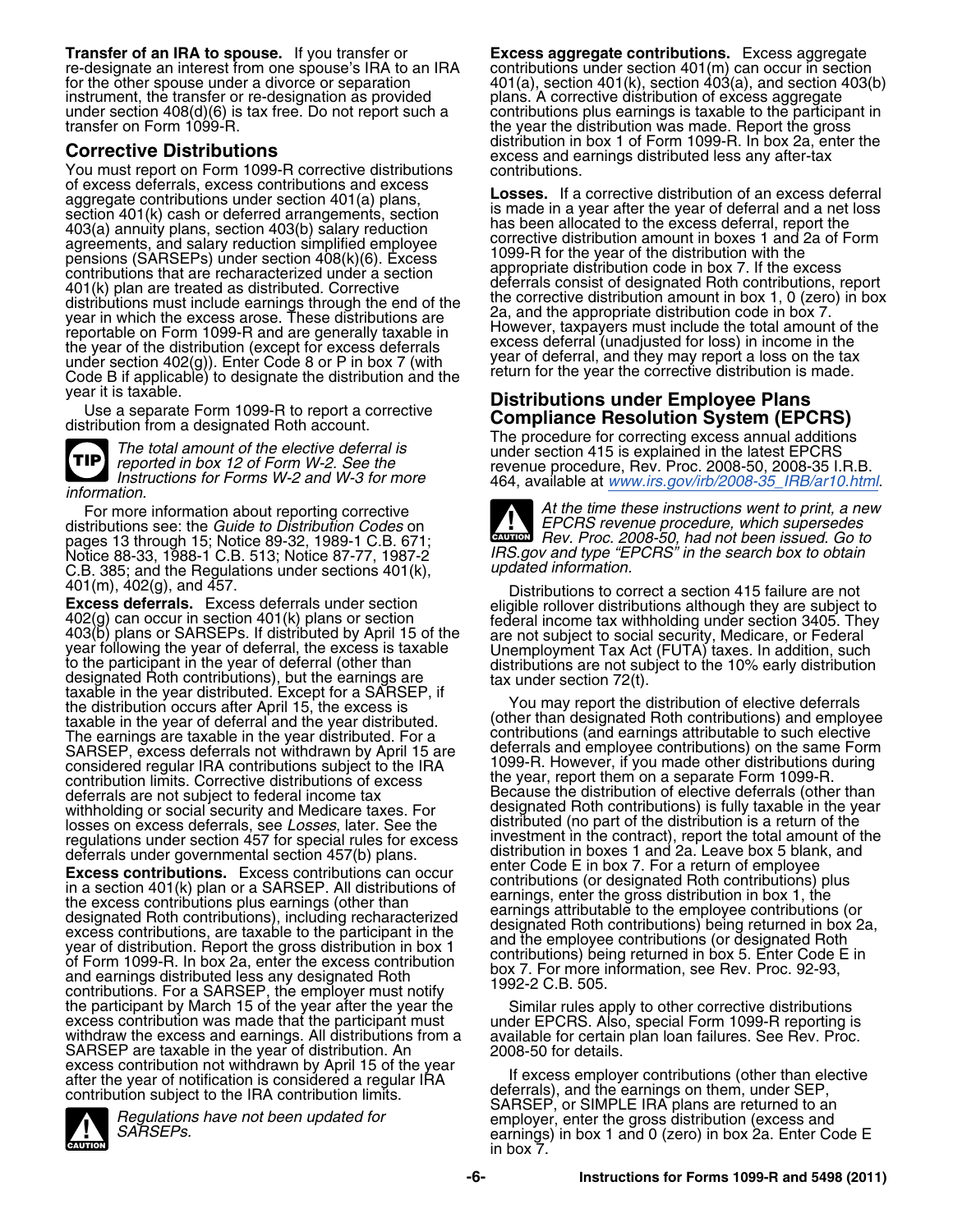**Distribution**<br>
If you make a total distribution in 2011 and file a Form<br>
1099-R with the IRS and then discover in 2012 that the<br>
1099-R with the IRS and then discover in 2012 that the<br>
plan faile a Form<br>
1099-R with the distribution (not including the amount recharacterized as For a deemed distribution that was reported on Form<br>excess contributions or excess aggregate contributions). 1099-R but was not repaid, the deemed distribution doe Second, file a new Form 1099-R for 2011 for the excess.

To avoid a late filing penalty if the new Form 1099-R is filed after the due date, enter in the bottom margin of Form 1096, Annual Summary and Transmittal of U.S.

Information Returns, the words "Filed To Correct Excess<br>
Contributions."<br>
You must also issue copies of the Forms 1099-R to<br>
the plan participant with an explanation of why these new<br>
for permissible withdrawals from an el

A loan from a qualified plan under sections  $401(a)$  and except, in the case of a distribution from a de<br>403(a) and (b) and a plan maintained by the United<br>Roth account, report only earnings in box 2a; Roth account, report only earnings in box 2a;<br>403(a) and (b), and a plan maintained by the United **Augusta Contract in the United States** States, a state or political subdivision, or any of its • The distribution is not subject to the 10% additional subsidiary agencies made to a participant or beneficiary tax, indicated by reporting Distribution Code 2 in box 7;<br>is not treated as a distribution from the plan if the loan and satisfies the following requirements.

if the distribution is from a designated in substantially level enter Code B as well as Code 2 in box 7.<br>3. The loan must be repaid in substantially level enter Code B as well as Code 2 in box 7.<br>**Missing Participants** 

Certain exceptions, cure periods, and suspension of inform individuals of their rights to benefits under a

If a loan fails to satisfy 4 at the time the loan is made, **Corrected Form 1099-R**<br>amount that exceeds the amount permitted to be **the correct of the form 1099-R** with the IRS and later discover the amount that exceeds the amount permitted to be loaned is a deemed distribution.

to be rolled over to an eligible retirement plan nor is it<br>eligible for the 10-year tax option. On Form 1099-R, distribution as the direct rollover and file a new Form English for the TD year tax option: Shirt britt 1000 11,<br>complete the appropriate boxes, including boxes 1 and the participant. See part H in the 2011 General 2a, and enter Code L in box 7. Also, enter Code 1 or

Interest that accrues after the deemed distribution of a loan is not an additional loan, and, therefore, is not **Filer**

**Failing the ADP or ACP Test After a Total** withholding. If a distribution occurs after the loan is made,<br>
Nistribution or property

1099-R but was not repaid, the deemed distribution does not increase the participant's basis.

contributions or excess aggregate contributions and<br>If a participant's accrued benefit is reduced (offset) to<br>To avoid a late filing penalty if the new Form 1099-R is offset against the loan is an actual distribution. Repo as you would any other actual distribution. Do not enter Code L in box 7.

forms are being issued. ADP and ACP test corrections<br>are exempt from the 10% early distribution tax under<br>section 72(t).<br>**Loans Treated as Distributions**<br>**Loans Treated as Distributions**<br>**Loans Treated as Distributions**<br>**L •** Report principal and earnings in boxes 1 and 2a except, in the case of a distribution from a designated

Satisfies the following requirements.<br>
1. The loan is evidenced by an enforceable<br>
2. The agreement specifies that the loan must be<br>
2. The agreement specifies that the loan must be<br>
repaid within 5 years, except for a pri

installments (at least quarterly), and<br>
4. The loan amount does not exceed the limits in<br>
section 72(p)(2)(A) (maximum limit is equal to the lesser<br>
of 50% of the vested account balance or \$50,000).<br>
The IRS administrators the repayment schedule may apply.<br>The loan agreement must specify the amount of the administrators to the missing individuals if the The loan agreement must specify the amount of the<br>loan, the term of the loan, and the repayment schedule.<br>The agreement may include more than one document.<br>If a loan fails to satisfy 1, 2, or 3, the balance of the<br>loan is

that there is an error on it, you must correct it as soon as possible. For example, if you transmit a direct rollover **Deemed distribution.** If a loan is treated as a deemed<br>distribution, it is reportable on Form 1099-R using the<br>normal taxation rules of section 72, including tax basis<br>rules. The distribution also may be subject to the 1 Code B, if applicable. In Jost Hyllos, enter we are the listructions for Certain Information Returns or Pub. 1220,<br>Internet that aggrege offer the deemed distribution of a liftling electronically.

reportable on Form 1099-R.<br>Loans that are treated as deemed distributions or that 1099-R using the same name and employer identification Loans that are treated as deemed distributions or that 1099-R using the same name and employer identification<br>are actual distributions are subject to federal income tax number (EIN) used to deposit any tax withheld and to number (EIN) used to deposit any tax withheld and to file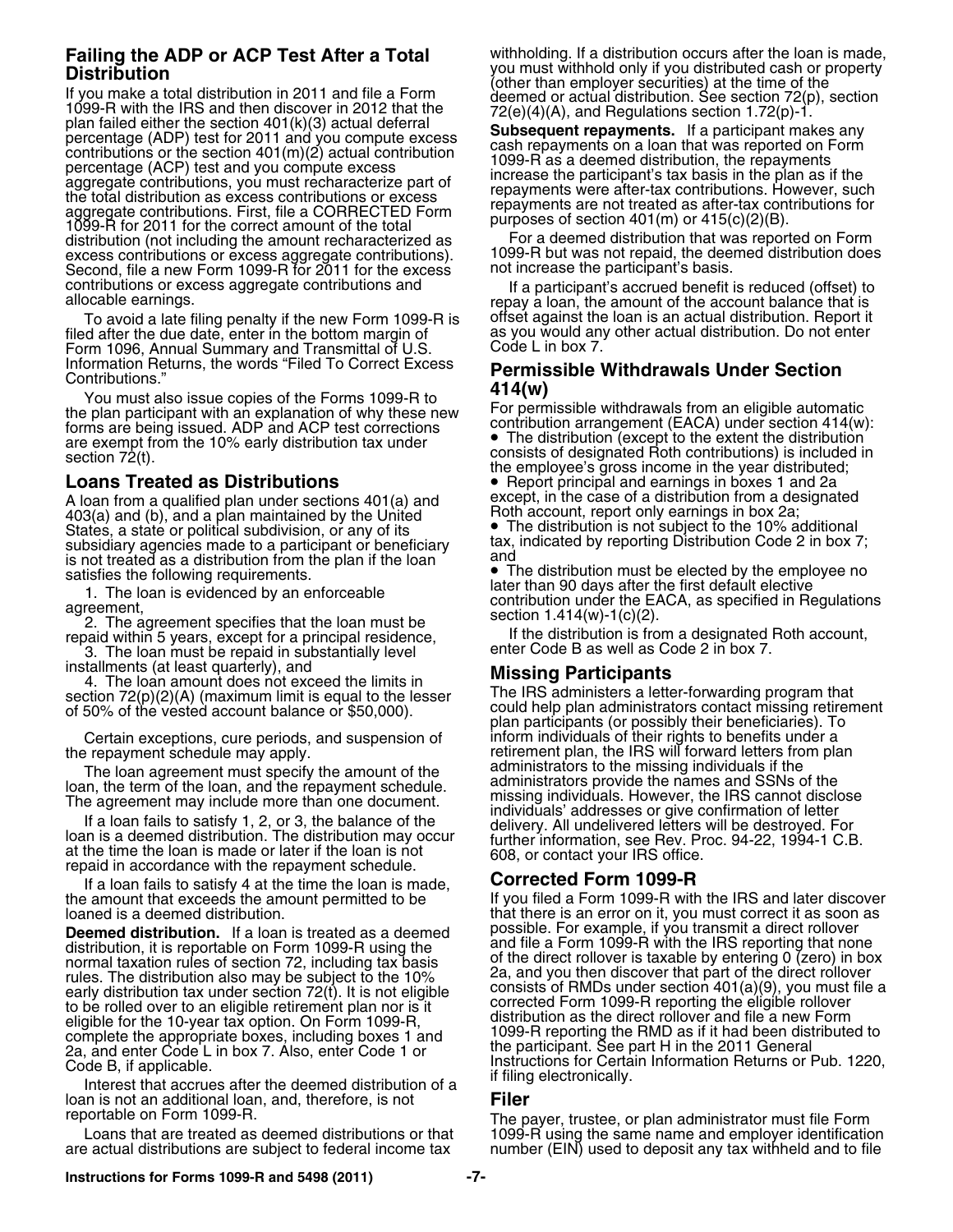Form 945, Annual Return of Withheld Federal Income rollovers, IRA rollovers to accepting employer plans,

## Alternate Payee under a Qualified Domestic<br>Relations Order (QDRO)

Distributions to an alternate payee who is a spouse or<br>former spouse of the employee under a QDRO are<br>reportable on Form 1099-R using the name and TIN of<br>the alternate payee. If the alternate payee under a QDRO long-term c employee. However, this rule does not apply to IRAs; see In addition to reporting distributions to beneficiaries of<br>Transfer of an IRA to spouse on page 6. Transferent deceased employees, report here any death benefit

distribution to a nonresident alien, report the distribution and withholding on Form 1099-R. Also file Form 945 to *Do not report accelerated death benefits on Form* and withholding on Form 1099-R. Also life Form 949 to<br>report the withholding. See the Presumption Rules in part *and Long-Term Care and Accelerated Death Benefits.*<br>Sof the 2011 General Instructions for Certain Information S of the 2011 General Instructions for Certain Information

However, any payments to a nonresident alien from Form 1099-R, enter the total value of the contract in bo<br>v trust under section 401(a), any annuity plan under 1, 0 (zero) in box 2a, the total premiums paid in box 5, any trust under section 401(a), any annuity plan under  $1, 0$  (zero) in box 2a, the total premium paid  $\frac{1}{10}$  premiums paid  $\frac{1}{10}$  and Code 6 in box 7, section 403(a), any annuity, custodial account, or and Code 6 in box 7.<br>
retirement income account under section 403(b), or any **Designated Roth account distributions.** If you are

For guidance regarding covered expatriates, see  $\hspace{1cm} \text{code(s)}$  in box 7.

If you are required to file Form 1099-R, you must furnish<br>
a statement to the recipient. For more information about<br>
the requirement to furnish a statement to each recipient,<br>
see part M in the 2011 General Instructions fo



*Do not enter a negative amount in any box on* in box 5.

The account number is required if you have multiple on page 10.<br>accounts for a recipient for whom you are filing more than<br>one Form 1099-R. Additionally, the IRS encourages you **Box 2a. Taxable amount** one Form 1099-R. Additionally, the IRS encourages you to designate an account number for all Forms 1099-R that you file. See part L in the 2011 General Instructions *When determining the taxable amount to be* for Certain Information Returns. *enterminism of the taxable* **entered in box 2a, do not reduce the taxable** 

tax or other deductions were withheld. Include direct

Tax. premiums paid by a trustee or custodian for the cost of current life or other insurance protection, including a **Beneficiaries** recharacterization and a Roth IRA conversion. Also

If you make a distribution to a beneficiary, trust, or estate,<br>
prepare Form 1099-R using the name and TIN of the decodent. If<br>
perpare form the case<br>
there are multiple beneficiaries, report on each Form<br>
the amount paid

qualified disclaimer may be made after the beneficiary<br>
has previously received the RMD for the year of the<br>
decedent's death. For more information, see Rev. Rul.<br>
2005-36, 2005-26 I.R.B. 1368, available at <u>[www.irs.gov/](http://www.irs.gov/irb/2005-26_IRB/ar11.html)</u><br> 1034 of Internal Revenue Bulletin 2003-25 at *[www.irs.](http://www.irs.gov/pub/irs-irbs/irb03-25.pdf)*<br>*gov/pub/irs-irbs/irb03-25.pdf*). Also include thi<del>s amoun</del>t in

deceased employees, report here any death benefit<br>payments made by employers that are not made as part **Nonresident Aliens**<br>If income tax is withheld under section 3405 on any<br>If income tax is withheld under section 3405 on any these amounts in box 2a; enter Code 4 in box 7.



Returns.<br>However any payments to a nonresident alien from Form 1099-R, enter the total value of the contract in box

IRA account under section 408(a) or (b) are subject to making a distribution from a designated Roth account,<br>withholding under section 1441, unless there is an enter the gross distribution in box 1, the taxable portion of<br> Return for U.S. Source Income of Foreign Persons, and<br>Form 1042-S, Foreign Person's U.S. Source Income<br>Subject to Withholding.<br>Subject to Withholding.<br>Subject to Withholding.<br>Subject to Withholding.

Notice 2009-85, 2009-45 I.R.B. 598, available at *[www.irs.](http://www.irs.gov/irb/2009-45_IRB/ar10.html)* **Employer securities and other property.** If you *[gov/irb/2009-45\\_IRB/ar10.html](http://www.irs.gov/irb/2009-45_IRB/ar10.html)*. distribute employer securities or other property, include in **Statements to Recipients**<br> **Statements to Recipients**<br>
If you are required to file Form 1099-R, you must furnish<br>  $\frac{1}{2}$  page 9.

**Charitable gift annuities.** If cash or capital gain property is donated in exchange for a charitable gift **Account Number**<br>**Account Number**<br>The account number is required if you have multiple<br>on page 10.<br>on page 10.

*amount by any portion of the \$3,000 exclusion for* **CAUTION ! Box 1. Gross distribution** *which the participant may be eligible as a payment of* qualified health and long-term care insurance premiums<br>for retired public safety officers under section 402(l).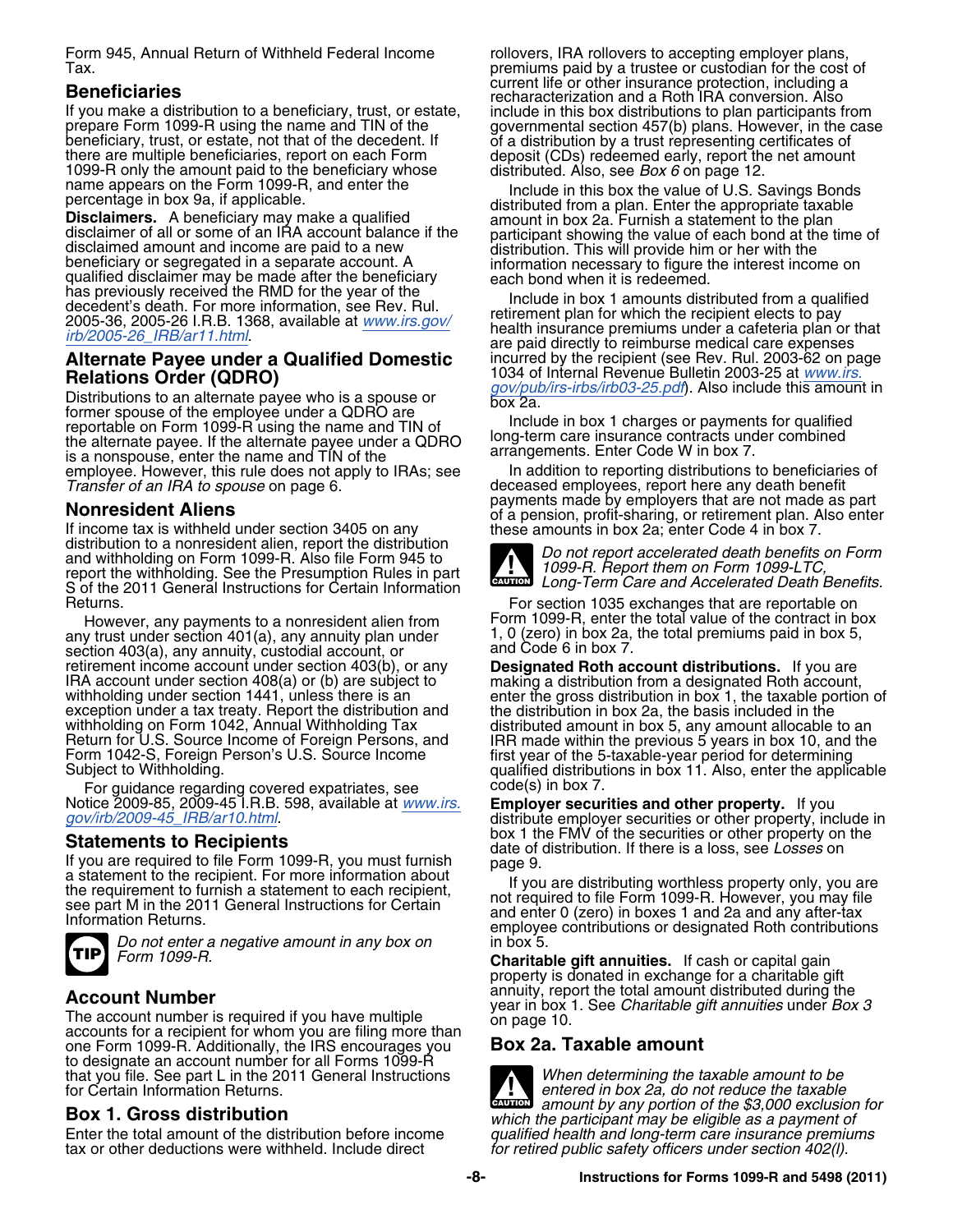Generally, you must enter the taxable amount in box account balance was \$10,000, consisting of \$9,400 of 2a. However, if you are unable to reasonably obtain the designated Roth contributions and \$600 of earnings. The box blank. Do not enter excludable or tax-deferred amounts reportable in boxes 5, 6, and 8. Enter 0 (zero) in distribution is \$4,700 (\$9,400/\$10,000 x \$5,000). The

• A direct rollover (other than a qualified rollover contribution under section 408A(e) or an IRR) from a qualified plan, section 403(b) plan, a governmental contribution under section 408A(e) or an IRR) from a<br>
qualified plan, section 403(b) plan, a governmental • Box 4, \$60 (\$300 x 20%) as the withholding on the<br>
section 457(b) plan, or a rollover from a designated Roth earni

• A traditional, SEP, or SIMPLE IRA directly transferred basis (nontaxable amount); to an accepting employer plan,<br>
• An IRA recharacterization,<br>
• An IRA recharacterization,<br>
• The first year of the 5-taxable-ye

•

• A nontaxable section 1035 exchange of life insurance, • A nontaxable section 1035 excritange of the insurance,<br>annuity, endowment or long-term care insurance<br>contracts, or<br>• A nontaxable charge or payment, for the purchase of a<br>• Box 1, \$5,000 as the gross distribution;

 A nontaxable charge or payment, for the purchase of a •qualified long-term care insurance contract, against the • Box 2a, 0 (zero) as the taxable amount; quallied long-term care insurance contract, against the version of an analogue of an annuit;<br>cash value of an annuity contract or the cash surrender versions a holentry: cash value of an annuity contract of the cash surfender  $\bullet$  Box 4, no entry;<br>value of a life insurance contract.

value of a life insurance contract.<br>
For more information on qualified rollover contributions<br>
under section 408A(e), see *Qualified rollover*<br>
e Box 7, Distribution Code H; and<br>
contributions as defined in section 408A(e)

**Annuity starting date in 1998 or later.** If you made<br>
annuity payments from a qualified plan under section<br>
and (a), 403(a), or 403(b) and the annuity starting date is<br>
in 1998 or later, you must use the simplified mentod

you properly used the rules in effect before November 19, 1996, for annuities that started before that date, securities) distributed in box 1, the gross less any NUA continue to report using those rules. No changes are **on** employer securities in box 2a, no entry in box 5, and necessary. The contract of the contract of the contract of the contract of the contract of the contract of the contract of the contract of the contract of the contract of the contract of the contract of the contract of the

**Corrective distributions.** Enter in box 2a the amount of **Qualified rollover contributions.** See *Direct Rollovers* excess deferrals, excess contributions, or excess on page 3 for information on qualified rollover aggregate contributions (other than employee contributions.<br>
contributions or designated Roth contributions). See **Roth IRA** 

taxable amount of the \$5,000 distribution is \$300 (\$600/<br>\$10,000 x \$5,000). The nontaxable portion of the

- issuer would report on Form 1099-R:<br>• Box 1, \$5,000 as the gross distribution;
- 

• Box 5, \$4,700 as the designated Roth contribution basis (nontaxable amount);

• The first year of the 5-taxable-year period in box 11.

- 
- 
- 

• The first year of the 5-taxable-year period in box 11.

based only on the primary annuitant's age on the annuity FMV of the securities in boxes 1 and 2a and make no<br>starting date. See Notice 98-2.<br>**Annuity starting date before November 19, 1996.** If or other property are distri or other property are distributed, show the actual cash and/or FMV of the property (including employer

contributions or designated Hoth contributions). See<br>
Corrective Distribution in box 1 and leave box 2a blank except<br>
Corrective Distributions on page 6.<br>
Corrective distribution in box 1 and leave box 2a blank except<br>
co

on page 3.<br> **Designated Roth account**. Generally, a distribution<br>
from a testignated from a traditional IRA, SEP<br>
from a testignated Roth account that is not a qualified<br>
distribution is taxable to the recipient under sec *Examples.* Participant A received a nonqualified This rule also applies when a traditional IRA holds an distribution of \$5,000 from the participant's designated annuity contract as an account asset and the traditional Rot IRA is converted to a Roth IRA. Determining the FMV of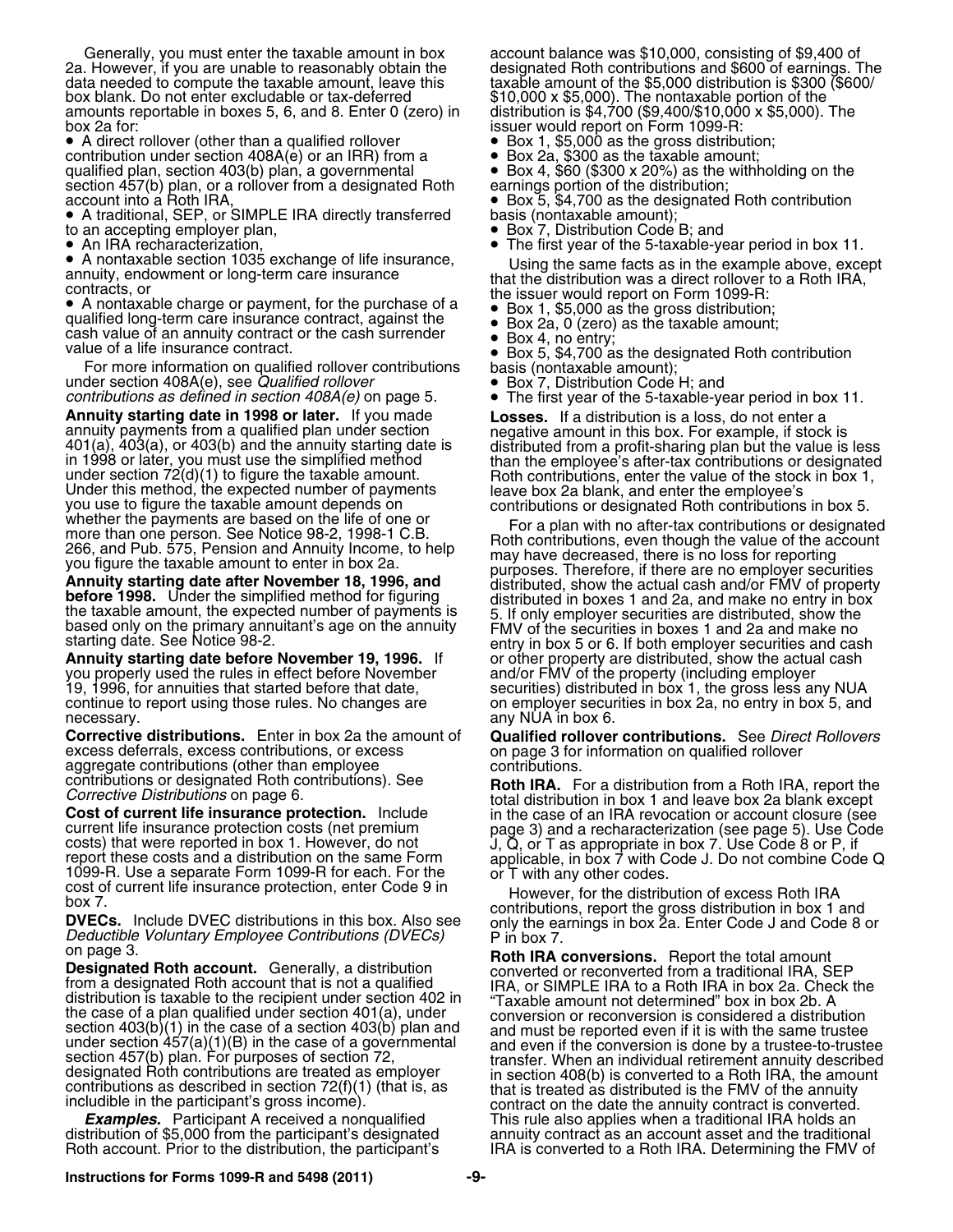an individual retirement annuity issued by a company Reconciliation Act of 2001. Enter the full amount eligible regularly engaged in the selling of contracts depends on for the capital gain election. You should not complete this<br>the timing of the conversion as outlined in Q/A-14 of box for a direct rollover.<br>Regulations section 1.40

participant is under age 59½ or Code 7 if the participant and a calendar year in which an employee actively<br>is at least age 59½. Also check the IRA/SEP/SIMPLE a participated under the plan; for active participa

**Traditional, SEP, or SIMPLE IRA.** Generally, you are employee active<br>not required to compute the taxable amount of a *Example*, below. not required to compute the taxable amount of a<br>traditional, SEP, or SIMPLE IRA nor designate whether traditional, SEP, or SIMPLE IRA nor designate whether any part of a distribution is a return of basis attributable to<br>any part of a distribution is a return of basis attributable to<br>nondeductible contributions. Therefore, provided below or elsewhere in these instructions, report <br>the total amount distributed from a traditional, SEP, or lump-sum distribution under the plan;<br>SIMPLE IRA in box 2a. This will be the same amount • For an employee For an employee, of an employee person or reported in box 1. Check the "Taxable amount not owner-employee, the month in which the employee determined" box in box 2b. separates from service;

However, for a distribution by a trust representing CDs ● The month in which the employee dies; or<br>leemed early, report the net amount distributed. Do not ● For a self-employed person or owner-employee, the redeemed early, report the net amount distributed. Do not  $\quad \bullet$  For a self-employed person or owner-employee, the<br>include any amount paid for IRA insurance protection in first month in which the employee becomes disabled include any amount paid for IRA insurance protection in this box.

For a distribution of contributions plus earnings from an IRA before the due date of the return under section **Example for Computing Amount Eligible for Capital Gain Election** (See **Box 3.**) 408(d)(4), report the gross distribution in box 1, only the earnings in box 2a, and enter Code 8 or P, whichever is **Step 1. Total Taxable Amount** applicable, in box 7. Enter Code 1 or 4 also, if applicable.

For a distribution of excess contributions without earnings after the due date of the individual's return under section 408(d)(5), leave box 2a blank, and check the "Taxable amount not determined" checkbox in box

2b. Use Code 1 or 7 in box 7 depending on the age of the<br>participant.<br>For a traditional IRA or a SEP IRA directly rolled over<br>to an accepting employer plan, or a SIMPLE IRA directly<br>rolled over to an accepting employer pla period (see section 72(t)( $\delta$ )), enter the gross amount in box 1, 0 (zero) in box 2a, and Code G in box 7.

### Box 2b. Taxable amount not determined

Enter an "X" in this box only if you are unable to reasonably obtain the data needed to compute the **Step 2. Capital Gain** taxable amount. If you check this box, leave box 2a blank; but see *Traditional, SEP, or SIMPLE IRA,* above. Total taxable Months of active Except for IRAs, make every effort to compute the amount participation before taxable amount.

### **Box 2b. Total distribution**

Enter an "X" in this box only if the payment shown in box 1 is a total distribution. A total distribution is one or more distributions within 1 tax year in which the entire balance of the account is distributed. If periodic or installment **Box 4. Federal income tax withheld**<br>payments are made, mark this box in the year the final Enter any federal income tax withheld. This withholding

**Charitable gift annuities.** Report in box 3 any amount<br>from a charitable gift annuity that is taxable as a capital<br>gain. Report in box 1 the total amount distributed during<br>the year. Report in box 2a the taxable amount. the 28% rate gain for collectibles and any unrecaptured *TIP Ihe amount withheld cannot be more than* section 1250 gain. Report in box 5 any nontaxable section 1250 gain. Report in box 5 any nontaxable *sum of the cash and the FMV of property* amount. Enter Code F in box 7. See Regulations section *(excluding employer securities) received in the*

**Special rule for participants born before January 2,** *Securities and cash (\$200 or less) in lieu of fractional* **1936 (or their beneficiaries).** For lump-sum *shares, no withholding is required.* **1936 (or their benefici** section 1122(h)(3) of the Tax Reform Act of 1986 and determine whether the distribution is an eligible rollover<br>section 641(f)(3) of the Economic Growth and Tax Relief distribution. See *Direct Rollovers* on page 3 for a

Regulations section 1.408A-4.<br>For a Roth IRA conversion, use Code 2 in box 7 if the participation before 1974, count as 12 months any part of<br>participant is under age 591/2 or Code 7 if the participant is under age 591/2 o is at least age 591/<sub>2</sub>. Also check the IRA/SEP/SIMPLE participated under the plan; for active participation after<br>box in box 7. 1973, count as 1 month any part of a month in which the<br>**Traditional. SEP. or SIMPLE IRA.** Ge

within the meaning of section  $72(m)(7)$ .

| A. Total distribution<br>B. Less:                                                                                                                                             |              |
|-------------------------------------------------------------------------------------------------------------------------------------------------------------------------------|--------------|
| 1. Current actuarial value of any annuity<br>xxxx<br>2. Employee contributions or designated<br>Roth contributions (minus any amounts<br>previously distributed that were not |              |
| includible in the employee's gross income)<br><b>XXXX</b><br>3. Net unrealized appreciation in the value<br>of any employer securities that was a part                        |              |
| of the lump-sum distribution.<br><b>XXXX</b>                                                                                                                                  |              |
| C. Total of lines 1 through 3                                                                                                                                                 | <b>XXXXX</b> |
| D. Total taxable amount. Subtract line C<br>from line A.                                                                                                                      | <b>XXXXX</b> |

| Total taxable<br>amount |    | Months of active<br>participation before<br>1974 |                  |  |  |  |  |
|-------------------------|----|--------------------------------------------------|------------------|--|--|--|--|
| Line D                  | x. |                                                  | $=$ Capital gain |  |  |  |  |
|                         |    | Total months of active<br>participation          |                  |  |  |  |  |

payment is made.<br>
mark this box 2013 marked in the withholding tax return is Form 945. Backup withholding payment is made. **Box 3. Capital gain (included in box 2a)**<br>If any amount is taxable as a capital gain, report it in<br>box 3.<br>Withholding information.<br>Withholding information.



amount. Enter Code F in box 7. See Regulations section<br>1.1011-2(c), Example 8. *distribution. If a distribution consists solely of employer*<br>Special rule for participants born before January 2 securities and cash (\$200 or

distributions from qualified plans only, enter the amount To determine your withholding requirements for any<br>in box 2a eligible for the capital gain election under designated distribution under section 3405, you must first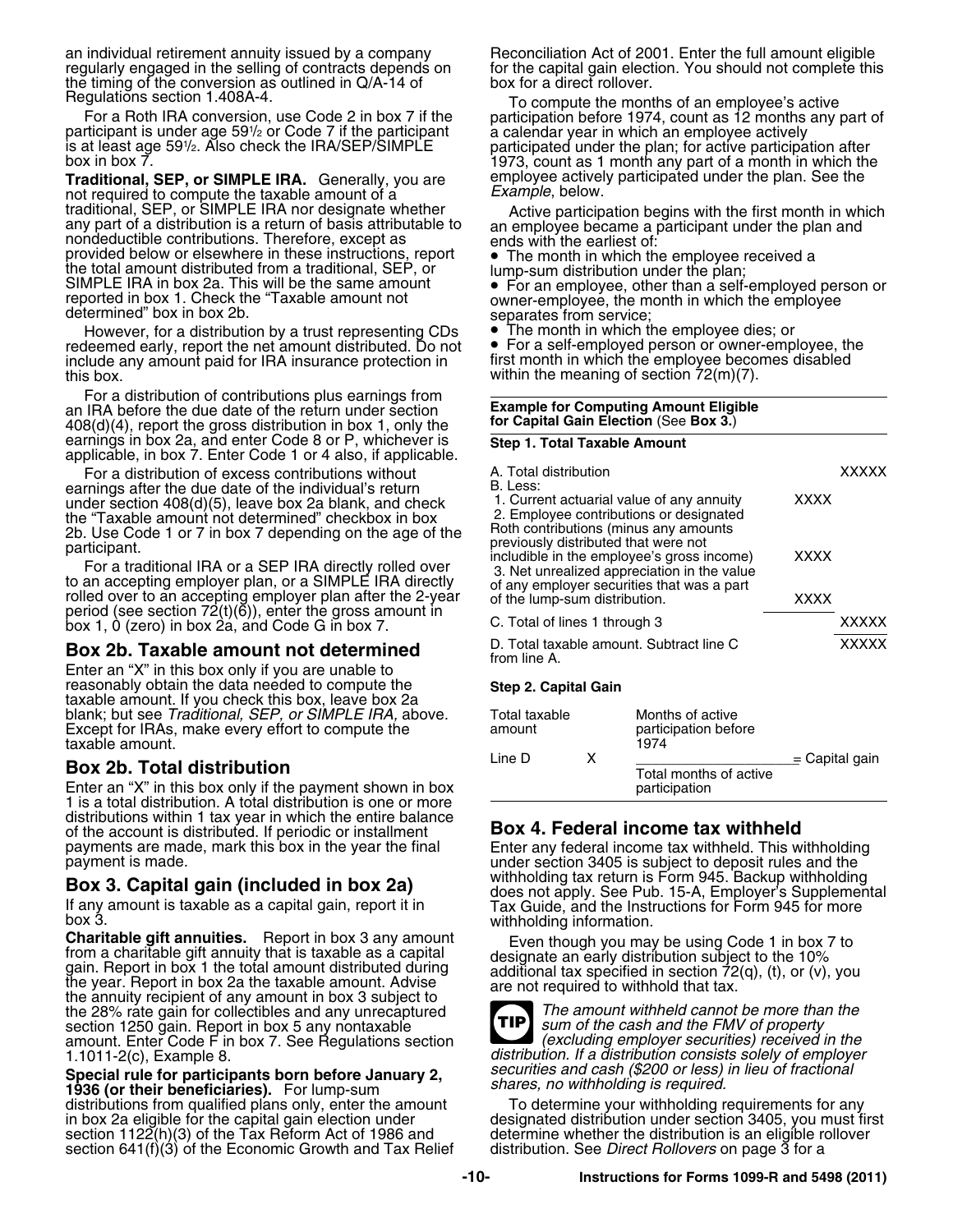discussion of eligible rollover distributions. If the **Rather than Form W-4P, military retirees should** distribution is not an eligible rollover distribution, the rules **FIP** give you Form W-4, Employee's Withholding for periodic payments or nonperiodic distributions apply. for periodic payments or nonperiodic distributions apply.

**Eligible rollover distribution; 20% withholding.** If an eligible rollover distribution. In most cases, designate<br>eligible rollover distribution is paid directly to an eligible distributions from any IRA are treated as non eligible rollover distribution is paid directly to an eligible distributions from any IRA are treated as nonperiodic<br>retirement plan in a direct rollover, do not withhold federal distributions subject to withholding at the retirement plan in a direct rollover, do not withhold federal income tax. If any part of an eligible rollover distribution is the distributions are paid over a periodic basis. See<br>not a direct rollover, you must withhold 20% of the part Regulations section 35.3405-1T, Q/A F-14. The r not a direct rollover, you must withhold 20% of the part that is paid to the recipient and includible in gross income. This includes the earnings portion of any<br>nonqualified designated Roth account distribution that is nonqualitied designated Roth account distribution that is<br>
not directly rolled over. The recipient cannot claim<br>
exemption from the 20% withholding but may ask to have<br>
additional amounts withheld on Form W-4P, Withholding

Employer securities and plan loan offset amounts that<br>are part of an eligible rollover distribution must be<br>included in the amount multiplied by 20%. However, the<br>actual amount to be withheld cannot be more than the<br>Enter sum of the cash and the FMV of property (excluding retirement plan, designated Roth contributions, or<br>employer securities and plan loan offset amounts). For insurance premiums that the employee may recover tax employer securities and plan loan offset amounts). For insurance premiums that the employee may recover t<br>example, if the only part of an eligible rolloyer distribution free this year (even if they exceed the box 1 amount) example, if the only part of an eligible rollover distribution free this year (even if they exceed the box 1 amount).<br>that is not a direct rollover is emplover securities or a free thry in box 5 may include any of the foll that is not a direct rollover is employer securities or a formulation in box 5 may include any of the following: (a<br>plan loan offset amount, no withholding is required. The designated Roth contributions or contributions ac plan loan offset amount, no withholding is required.<br>However, any cash that is paid in the distribution must be used to satisfy the withholding on the employer securities or plan loan offset amount.

Any NUA excludable from gross income under section retirement plan that was not an after-tax contribution.<br>Generally, for qualified plans, section 403(b) plans

distributions from any IRA, but withholding does apply to instructions for box 2a on page 9. IRAs under the rules for periodic payments and<br>nonperiodic distributions. For withholding, assume that<br>the entire amount of an IRA distribution is taxable (except<br>let be entire amount of an IRA distribution is taxable (exc for the distribution of contributions under section *If you made periodic payments from a qualified*<br>408(d)(4), in which only the earnings are taxable, and *If you made he annuity starting date is after* 408(d)(4), in which only the earnings are taxable, and section 408(d)(5), as applicable). Generally, Roth IRA distributions are not subject to withholding except on the *method to figure the tax-free amount each year.*<br>6 earnings portion of excess contributions distributed under Annuity starting date in 1998 or later *on page* earnings portion of excess contributions distributed under section 408(d)(4).

An IRA recharacterization is not subject to income tax<br>withholding.<br> **Periodic payments.** For periodic payments that are not<br>
eligible rollover distributions, withhold on the taxable part<br>
as though the periodic payments W-4P, withhold by treating the recipient as married with three withholding allowances. See Circular E, Employer's For reporting charitable gift annuities, see *Charitable*<br>Tax Guide (Pub. 15), for wage withholding tables. *The mailt annuities* on page 10. Tax Guide (Pub. 15), for wage withholding tables.



For purposes of withholding, distributions from any IRA **Nonperiodic distributions.** Withhold 10% of the taxable part of a nonperiodic distribution that is not an are not eligible rollover distribution: 20% withholding. If may request additional withholding on Form W-4P or claim exemption from withholding.

Enter the employee's contributions to a profit-sharing or retirement plan, designated Roth contributions, or made on behalf of the employee over the years under the retirement or profit-sharing plan that were required to be included in the income of the employee when contributed (after-tax contributions), (b) contributions made by the Depending on the type of plan or arrangement, the<br>payer or, in some cases, the plan administrator is<br>required to withhold 20% of eligible rollover distributions<br>from a qualitied plan's distribution and one light of premiu

402(e)(4) is not included in the amount of any eligible<br>rollover distribution that is subject to 20% withholding. and nonqualified commercial annuities, enter in box 5 the<br>employee contributions or insurance premiums recov You are not required to withhold 20% of an eligible<br>
rollover distribution that, when aggregated with other<br>
eligible rollover distributions made to one person during<br>
eligible rollover distributions made to one person dur **I** designated Roth account. See the *Examples* in the

**CAUTION** *November 18, 1996, you must use the simplified* method to figure the tax-free amount each year. See **!**

If a total distribution is made, the total employee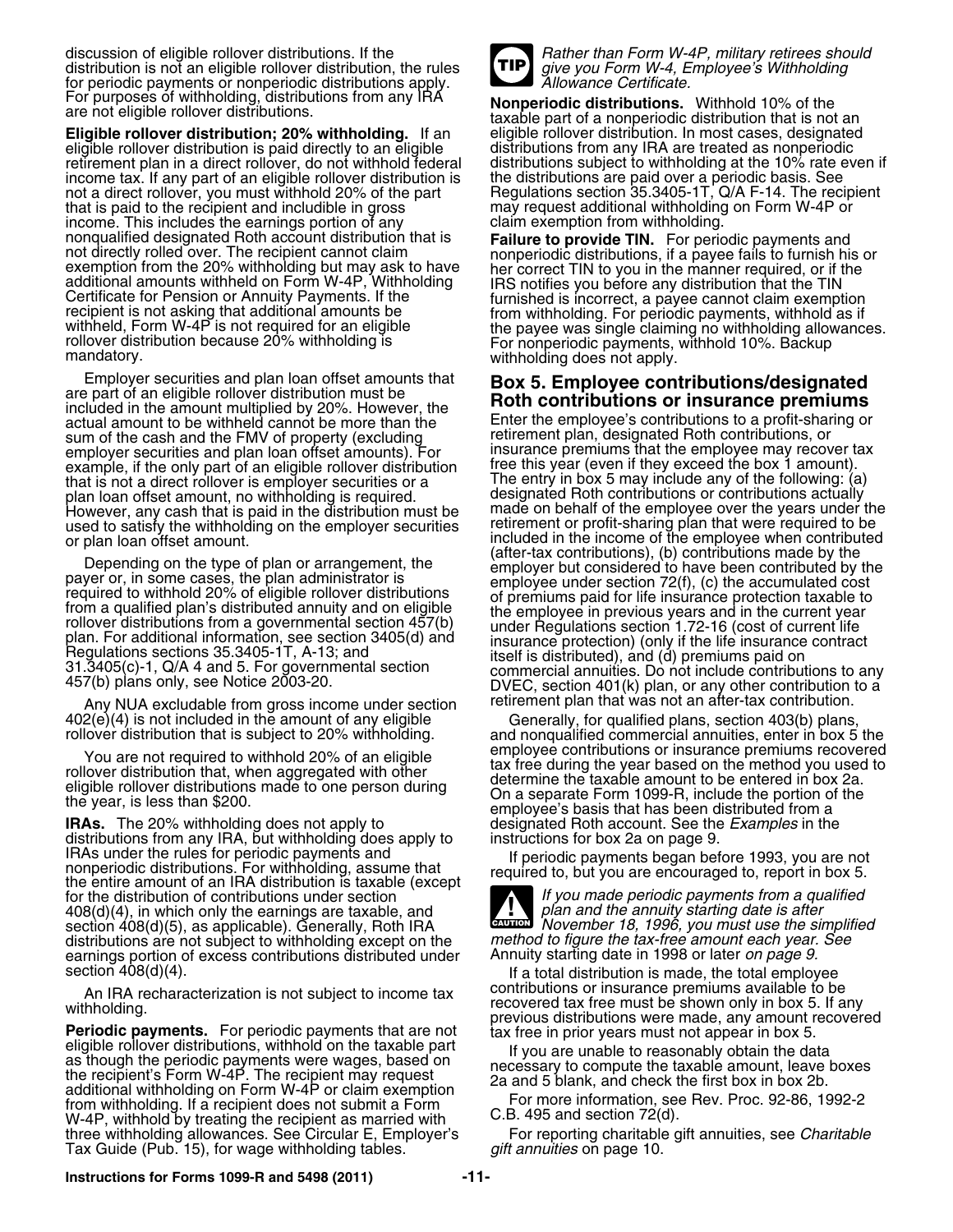# **Box 6. Net unrealized appreciation (NUA) in** *For further guidance on what makes a series of*

Use this box if a distribution from a qualified plan (except<br>
a qualified plan (except<br>
a qualified plan (except<br>
a coulified at [www.irs.gov/irb/2004-09\\_IRB/ar09.html](http://www.irs.gov/irb/2004-09_IRB/ar09.html),<br>
includes securities of the employer corporation (or box 2a except in the case of a direct rollover to a Roth<br>IRA (See Notice 2009-75, Q/A 1). You do not have to distribution and part is not (for example, a minimum<br>complete this box for a direct rollover.<br>that is no distribu

Enter an "X" in the IRA/SEP/SIMPLE checkbox if the **the each part.** distribution is from a traditional IRA, SEP IRA, or SIMPLE *Section 457(b) plan distributions.* Generally, a IRA. Do not check the box for a distribution from a Roth distribution from a governmental section 457(b) plan is<br>IRA or for an IRA recharacterization.<br>
IRA or for an IRA recharacterization.

**Enter the appropriate code(s) in box 7.** Use the *Guide* However, an early distribution from a governmental to Distribution Codes on pages 13 through 15 to section 457(b) plan of an amount that is attributable *to Distribution Codes* on pages 13 through 15 to section 457(b) plan of an amount that is attributable to a determine the appropriate code(s) to enter in box 7 for **contained and the section** another type of eligible reti determine the appropriate code(s) to enter in box 7 for rollover from another type of eligible retirement plan or any amounts reported on Form 1099-R. Read the codes IRA is subject to the additional tax as if the distribution any amounts reported on Form 1099-R. Read the codes<br>carefully and enter them accurately because the IRS were from a plan described in section 401(a). See uses the codes to help determine whether the recipient section 72(t)(9). If the distribution consists solely of<br>has properly reported the distribution. If the codes you amounts that are not attributable to such a rollover, has properly reported the distribution. If the codes you amounts that are not attributable to such a rollover,<br>enter are incorrect, the IRS may improperly propose Code 2 in box 7. If the distribution consists solely of enter are incorrect, the IRS may improperly propose

When applicable, enter a numeric and an alpha code.<br>
For example, when using Code P for a traditional IRA<br>
distribution under section 408(d)(4), you must also enter<br>
Code 1, if it applies. For a normal distribution from a enter Codes 7 and A. For a direct rollover to an IRA or a qualified plan for the surviving spouse of a deceased<br>
participant, or on behalf of a nonspouse designated<br>
beneficiary, enter Codes 4 and G (Codes 4 and H if from<br>
a designated Roth account to a Roth IRA). If two or more<br> distribution codes are not valid combinations, you must<br>file more than one Form 1099-R.<br>the value as an amount equal to the current actuarial

Enter a maximum of two alpha/numeric codes in<br>box 7. See the Guide to Distribution Codes on<br>pages 13 through 15 for allowable combinations.<br>Only three numeric combinations are permitted on one<br>the cash and other property ( **ALL**<br>CAUTION Crity these numeric combinations are permitted on one of the same intervention of the spart of a multiple recipient<br>Form 1099-R: Codes 8 and 1, 8 and 2, or 8 and 4. If two<br>or more other numeric codes are applicable, you mu *more than one Form 1099-R. For example, if part of a* current actuarial value, the percentage of the total metro<br>distribution is premature (Code 1) and part is not (Code annuity contract each Form 1099-R represents. distribution is premature (Code 1) and part is not (Code annuity contract each Form 1099-R represents.<br>(*distribution is premature (Code 1) and part to which Code 1* and Also, enter in box 8 the amount of the reduction in *7), file one Form 1099-R for the part to which Code 1* Also, enter in box 8 the amount of the reduction in applies and another Form 1099-R for the part to which investment (but not below 0 (zero)) against the cash *applies and another Form 1099-R for the part to which* investment (but not below 0 (zero)) against the cash<br>Code 7 applies. In addition, for the distribution of excess value of an annuity contract or the cash surrender va *Code 7 applies. In addition, for the distribution of excess* value of an annuity contract or the cash surrender value *deferrals, parts of the distribution may be taxable in 2* of a life insurance contract due to charges or pa<br>different years. File separate Forms 1099-R using Code for qualified long-term care insurance contracts. *different years. File separate Forms 1099-R using Code*<br>8 or P to indicate the year the amount is taxable.

Even if the employee/taxpayer is age  $59\frac{1}{2}$  or over, use Code 1 if a series of substantially equal periodic Fig. If this is a total distribution and it is made to more than<br>If the person, enter the percentage received by the person payments was modified within 5 years of the date of the one person, enter the percentage received by the person<br>first payment (within the meaning of section 72(q)(3) or<br>(t)(4)), if you have been reporting distributions in payments that qualified for the exception for part of a<br>series of substantially equal periodic payments under<br>section 72(t)(2)(A)(iv) when he was 57. When he was 61, You are not required to enter the total employee<br>Mr. B s Section  $T = (0, \pm 0.01)$ , when he has seen the masser.<br>Mr. B substantially modified the payments. Because the contributions or designated Roth contributions in box 9b However, because the payments in the payment of the payments were modified within 5 years, use Code 1 in and However, because this information may be helpful to the payments were modified, even though Mr. B recipient, you is over 591/2. If you do not know that the taxpayer meets lif you choose to report the total employee the requirements for substantially equal periodic contributions or designated Roth contributions, do not payments under section 72(t)(2)(A)(iv), use Code 1 to include any amounts recovered tax free in prior years.<br>For a to

*substantially equal periodic payments, see Notice* **employer's securities** *89-25, Q/A-12, as modified by Rev. Rul. 2002-62,* **CAUTION !**

distribution required by section  $401(\dot{a})(9)$  and the part complete this box for a direct rollover.<br> **Box 7. Distribution code(s)** exert that is an eligible rollover distribution is directly rolled over, you must file a s over, you must file a separate Form 1099-R to report<br>each part.

not subject to the 10% additional tax under section 72(t). changes to the recipient's taxes.<br>Mean amounts attributable to such a rollover, then enter the<br>Mean analisable actors a numeric and an alpha aadel appropriate code in box 7 as if the distribution were from

## **Box 9a. Your percentage of total distribution**<br>If this is a total distribution and it is made to more than

For a total distribution, report the total employee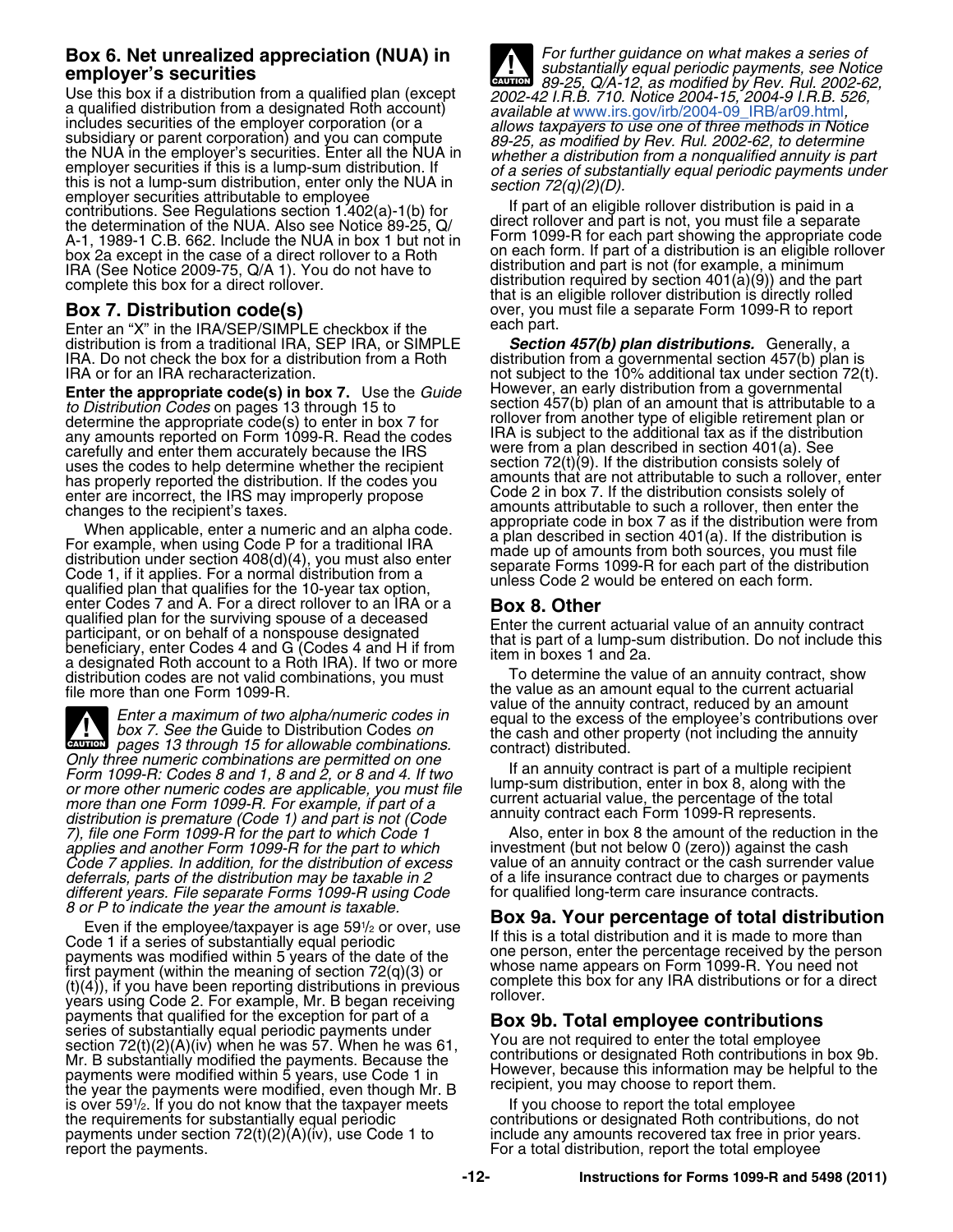contributions or designated Roth contributions in box 5 **Boxes 12–17. State and local information**

# convenience only and need not be completed for the IRS. **Box 10. Amount allocable to IRR within 5** Use the state and local information boxes to report

made within the 5-year period beginning with the first day of the year in which the rollover was made.

These boxes and Copies 1 and 2 are provided for your<br>convenience only and need not be completed for the IRS. **years vertext vears distributions** and taxes for up to two states or localities. Enter the amount of the distribution allocable to an IRR Keep the information for each state or locality separated<br>made within the 5-year period beginning with the first day, by the broken line. If state or local income ta withheld on this distribution, you may enter it in boxes 12 and 15, as appropriate. In box 13, enter the abbreviated name of the state and the payer's state identification For further guidance on determining amounts allocable<br>to an IRR, see Notice 2010-84, Q/A-13.<br>The state number. The state number is the payer's identification<br>mumber assigned by the individual state. In box 16, enter<br>the na **Box 11. 1st year of desig. Roth contrib.**<br>
Enter the amount of the state or local distribution. Copy 1<br>
Enter the first year of the 5-taxable-year period. This is<br>
the year in which the designated Roth account was first<br> copy in filing a state or local income tax return.

| <b>Guide to Distribution Codes</b>        |                                                                                                                                                                                                                                                                                                                                                                                                                                                                                                                                                                                                                                                                                                                                                                                                                                                                                                                                                                                                                                                                                                                                                                                                                                                                                                                       |                                   |  |  |  |  |
|-------------------------------------------|-----------------------------------------------------------------------------------------------------------------------------------------------------------------------------------------------------------------------------------------------------------------------------------------------------------------------------------------------------------------------------------------------------------------------------------------------------------------------------------------------------------------------------------------------------------------------------------------------------------------------------------------------------------------------------------------------------------------------------------------------------------------------------------------------------------------------------------------------------------------------------------------------------------------------------------------------------------------------------------------------------------------------------------------------------------------------------------------------------------------------------------------------------------------------------------------------------------------------------------------------------------------------------------------------------------------------|-----------------------------------|--|--|--|--|
| <b>Distribution Codes</b>                 | <b>Explanations</b>                                                                                                                                                                                                                                                                                                                                                                                                                                                                                                                                                                                                                                                                                                                                                                                                                                                                                                                                                                                                                                                                                                                                                                                                                                                                                                   | Used with code (if<br>applicable) |  |  |  |  |
| 1-Early distribution, no known exception. | Use Code 1 only if the employee/taxpayer has not reached age 59 <sup>1</sup> / <sub>2</sub> ,<br>and you do not know if any of the exceptions under Distribution Code<br>2, 3, or 4 apply. Use Code 1 even if the distribution is made for<br>medical expenses, health insurance premiums, qualified higher<br>education expenses, a first-time home purchase, or a qualified<br>reservist distribution under section 72(t)(2)(B), (D), (E), (F), or (G).<br>Code 1 must also be used even if a taxpayer is 591/2 or older and he or<br>she modifies a series of substantially equal periodic payments under<br>section $72(q)$ , (t), or (v) prior to the end of the 5-year period which<br>began with the first payment.                                                                                                                                                                                                                                                                                                                                                                                                                                                                                                                                                                                            | 8, B, L, or P                     |  |  |  |  |
| 2-Early distribution, exception applies.  | Use Code 2 only if the employee/taxpayer has not reached age 59 <sup>1</sup> / <sub>2</sub><br>and you know the distribution is:<br>• A Roth IRA conversion (an IRA converted to a Roth IRA).<br>• A distribution made from a qualified retirement plan or IRA because<br>of an IRS levy under section 6331.<br>• A section 457(b) plan distribution that is not subject to the<br>additional 10% tax. But see Section 457(b) plan distributions on page<br>12 for information on distributions that may be subject to the 10%<br>additional tax.<br>• A distribution from a qualified retirement plan after separation from<br>service in or after the year the taxpayer has reached age 55.<br>• A distribution from a governmental defined benefit plan to a public<br>safety employee after separation from service in or after the year the<br>employee has reached age 50.<br>• A distribution that is part of a series of substantially equal periodic<br>payments as described in section $72(q)$ , (t), (u), or (v).<br>• A distribution that is a permissible withdrawal under an eligible<br>automatic contribution arrangement (EACA).<br>• Any other distribution subject to an exception under section $72(q)$ .<br>$(t)$ , $(u)$ , or $(v)$ that is not required to be reported using Code 1, 3, or 4. | 8. B. or P                        |  |  |  |  |
| 3-Disability.                             | For these purposes, see section 72(m)(7).                                                                                                                                                                                                                                                                                                                                                                                                                                                                                                                                                                                                                                                                                                                                                                                                                                                                                                                                                                                                                                                                                                                                                                                                                                                                             | None                              |  |  |  |  |
| 4 — Death.                                | Use Code 4 regardless of the age of the employee/taxpayer to<br>indicate payment to a decedent's beneficiary, including an estate or<br>trust. Also use it for death benefit payments made by an employer but<br>not made as part of a pension, profit-sharing, or retirement plan.                                                                                                                                                                                                                                                                                                                                                                                                                                                                                                                                                                                                                                                                                                                                                                                                                                                                                                                                                                                                                                   | 8, A, B, G, H, L, or P            |  |  |  |  |
| 5-Prohibited transaction.                 | Use Code 5 if there was a prohibited transaction involving the account. None<br>Code 5 means the account is no longer an IRA.                                                                                                                                                                                                                                                                                                                                                                                                                                                                                                                                                                                                                                                                                                                                                                                                                                                                                                                                                                                                                                                                                                                                                                                         |                                   |  |  |  |  |
| 6-Section 1035 exchange.                  | Use Code 6 to indicate the tax-free exchange of life insurance,<br>annuity, long-term care insurance, or endowment contracts under<br>section 1035.                                                                                                                                                                                                                                                                                                                                                                                                                                                                                                                                                                                                                                                                                                                                                                                                                                                                                                                                                                                                                                                                                                                                                                   | W                                 |  |  |  |  |
| 7-Normal distribution.                    | Use Code 7: (a) for a normal distribution from a plan, including a<br>traditional IRA, section 401(k), or section 403(b) plan, if the employee/<br>taxpayer is at least age $59\frac{1}{2}$ , (b) for a Roth IRA conversion if the<br>participant is at least age 591/ <sub>2</sub> , and (c) to report a distribution from a<br>life insurance, annuity, or endowment contract and for reporting<br>income from a failed life insurance contract under sections 7702(g)<br>and (h). See Rev. Proc. 2008-42, 2008-29 I.R.B. 160, available at<br>www.irs.gov/irb/2008-29_IRB/ar19.html. Use Code 7 with Code A or<br>Code B, if applicable. Generally, use Code 7 if no other code applies.<br>Do not use Code 7 for a Roth IRA.<br>Note: Code 1 must be used even if a taxpayer is 59 <sup>1</sup> /2 or older and he<br>or she modifies a series of substantially equal periodic payments<br>under section $72(q)$ , (t), or (v) prior to the end of the 5-year period.                                                                                                                                                                                                                                                                                                                                             | A or B                            |  |  |  |  |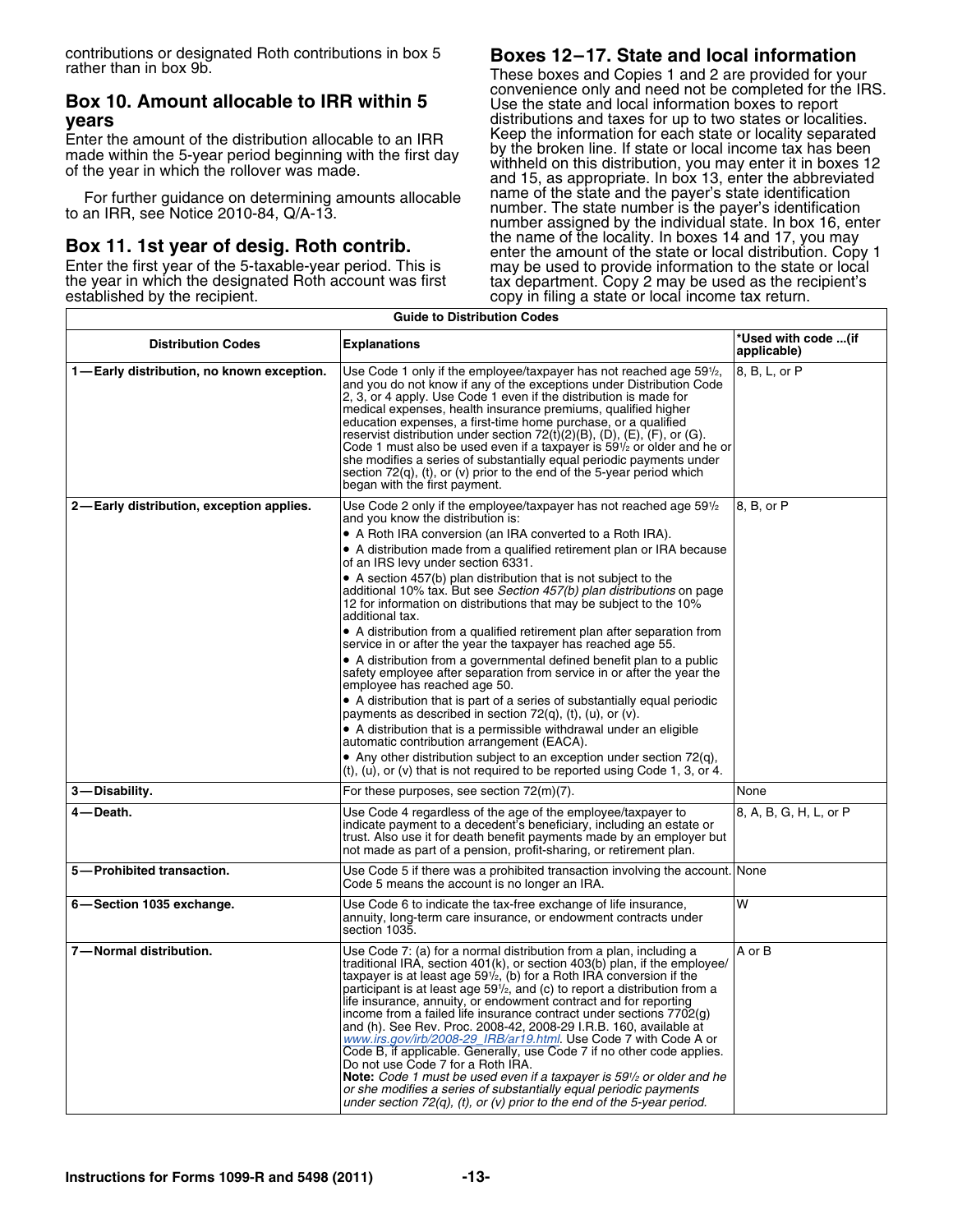| <b>Guide to Distribution Codes</b>                                                           |                                                                                                                                                                                                                                                                                                                                                                                                                                                                                                          |                                    |  |  |  |  |  |
|----------------------------------------------------------------------------------------------|----------------------------------------------------------------------------------------------------------------------------------------------------------------------------------------------------------------------------------------------------------------------------------------------------------------------------------------------------------------------------------------------------------------------------------------------------------------------------------------------------------|------------------------------------|--|--|--|--|--|
| <b>Distribution Codes</b>                                                                    | <b>Explanations</b>                                                                                                                                                                                                                                                                                                                                                                                                                                                                                      | *Used with code (if<br>applicable) |  |  |  |  |  |
| 8-Excess contributions plus earnings/<br>2011.                                               | Use Code 8 for an IRA distribution under section 408(d)(4), unless<br>excess deferrals (and/or earnings) taxable in Code P applies. Also use this code for corrective distributions of<br>excess deferrals, excess contributions, and excess aggregate<br>contributions, unless Code P applies. See Corrective Distributions on<br>page 6 and IRA Revocation or Account Closure on page 3 for more<br>information.                                                                                       | 1, 2, 4, B, or J                   |  |  |  |  |  |
| 9-Cost of current life insurance protection.                                                 | Use Code 9 to report premiums paid by a trustee or custodian for<br>current life or other insurance protection. See box 2a beginning on<br>page 8 for more information.                                                                                                                                                                                                                                                                                                                                  | None                               |  |  |  |  |  |
| A-May be eligible for 10-year tax option.                                                    | Use Code A only for participants born before January 2, 1936, or their<br>beneficiaries to indicate the distribution may be eligible for the 10-year<br>tax option method of computing the tax on lump-sum distributions (on<br>Form 4972, Tax on Lump-Sum Distributions). To determine whether<br>the distribution may be eligible for the tax option, you need not<br>consider whether the recipient used this method (or capital gain<br>treatment) in the past.                                      | 4 or 7                             |  |  |  |  |  |
| <b>B-Designated Roth account distribution.</b>                                               | Use Code B for a distribution from a designated Roth account. But use 1, 2, 4, 7, 8, G, L, P, or U<br>Code E for a section 415 distribution under EPCRS (see Code E) or<br>Code H for a direct rollover to a Roth IRA.                                                                                                                                                                                                                                                                                   |                                    |  |  |  |  |  |
| <b>E</b> —Distributions under Employee Plans<br><b>Compliance Resolution System (EPCRS).</b> | See Distributions under Employee Plans Compliance Resolutions<br>System (EPCRS) on page 6.                                                                                                                                                                                                                                                                                                                                                                                                               | None                               |  |  |  |  |  |
| F-Charitable gift annuity.                                                                   | See Charitable gift annuities on page 10.                                                                                                                                                                                                                                                                                                                                                                                                                                                                | None                               |  |  |  |  |  |
| G-Direct rollover and rollover contribution.                                                 | Use Code G for a direct rollover from a qualified plan, section 403(b)<br>plan or a governmental section 457(b) plan to an eligible retirement<br>plan (another qualified plan, a section 403(b) plan, a governmental<br>section 457(b) plan, or an IRA). See Direct Rollovers on page 3. Also<br>use Code G for IRA rollover contributions to an accepting employer<br>plan and for IRRs.<br>Note: Do not use Code G for a direct rollover from a designated Roth<br>account to a Roth IRA. Use Code H. | 4 or B                             |  |  |  |  |  |
| H-Direct rollover of a designated Roth<br>account distribution to a Roth IRA.                | Use Code H for a direct rollover of a distribution from a designated<br>Roth account to a Roth IRA.                                                                                                                                                                                                                                                                                                                                                                                                      | 4                                  |  |  |  |  |  |
| J—Early distribution from a Roth IRA.                                                        | Use Code J for a distribution from a Roth IRA when Code Q or Code T 8 or P<br>does not apply. But use Code 2 for an IRS levy and Code 5 for a<br>prohibited transaction.                                                                                                                                                                                                                                                                                                                                 |                                    |  |  |  |  |  |
| L-Loans treated as deemed distributions<br>under section 72(p).                              | Do not use Code L to report a loan offset. See Loans Treated as<br>Distributions on page 7.                                                                                                                                                                                                                                                                                                                                                                                                              | 1, 4, or B                         |  |  |  |  |  |
| N-Recharacterized IRA contribution made<br>for 2011.                                         | Use Code N for a recharacterization of an IRA contribution made for<br>2011 and recharacterized in 2011 to another type of IRA by a<br>trustee-to-trustee transfer or with the same trustee.                                                                                                                                                                                                                                                                                                             | None                               |  |  |  |  |  |
| P-Excess contributions plus earnings/<br>excess deferrals taxable in 2010.                   | See the explanation for Code 8. The IRS suggests that anyone using<br>Code P for the refund of an IRA contribution under section 408(d)(4),<br>including excess Roth IRA contributions, advise payees, at the time<br>the distribution is made, that the earnings are taxable in the year in<br>which the contributions were made.                                                                                                                                                                       | 1, 2, 4, B, or J                   |  |  |  |  |  |
| Q-Qualified distribution from a Roth IRA.                                                    | Use Code Q for a distribution from a Roth IRA if you know that the<br>participant meets the 5-year holding period and:<br>• The participant has reached age $59\frac{1}{2}$ ,<br>• The participant died, or<br>• The participant is disabled.<br><b>Note:</b> If any other code, such as 8 or P, applies, use Code J.                                                                                                                                                                                    | None                               |  |  |  |  |  |
| R-Recharacterized IRA contribution made<br>for 2010.                                         | Use Code R for a recharacterization of an IRA contribution made for<br>2010 and recharacterized in 2011 to another type of IRA by a<br>trustee-to-trustee transfer or with the same trustee.                                                                                                                                                                                                                                                                                                             | None                               |  |  |  |  |  |
| S-Early distribution from a SIMPLE IRA in<br>the first 2 years, no known exception.          | Use Code S only if the distribution is from a SIMPLE IRA in the first 2<br>years, the employee/taxpayer has not reached age 591/ <sub>2</sub> , and none of<br>the exceptions under section 72(t) are known to apply when the<br>distribution is made. The 2-year period begins on the day contributions<br>are first deposited in the individual's SIMPLE IRA. Do not use Code S<br>if Code 3 or 4 applies.                                                                                             | None                               |  |  |  |  |  |
| T-Roth IRA distribution, exception applies.                                                  | Use Code T for a distribution from a Roth IRA if you do not know if the None<br>5-year holding period has been met but:<br>• The participant has reached age $59\frac{1}{2}$ ,<br>• The participant died, or<br>• The participant is disabled.<br>Note: If any other code, such as 8 or P, applies, use Code J.                                                                                                                                                                                          |                                    |  |  |  |  |  |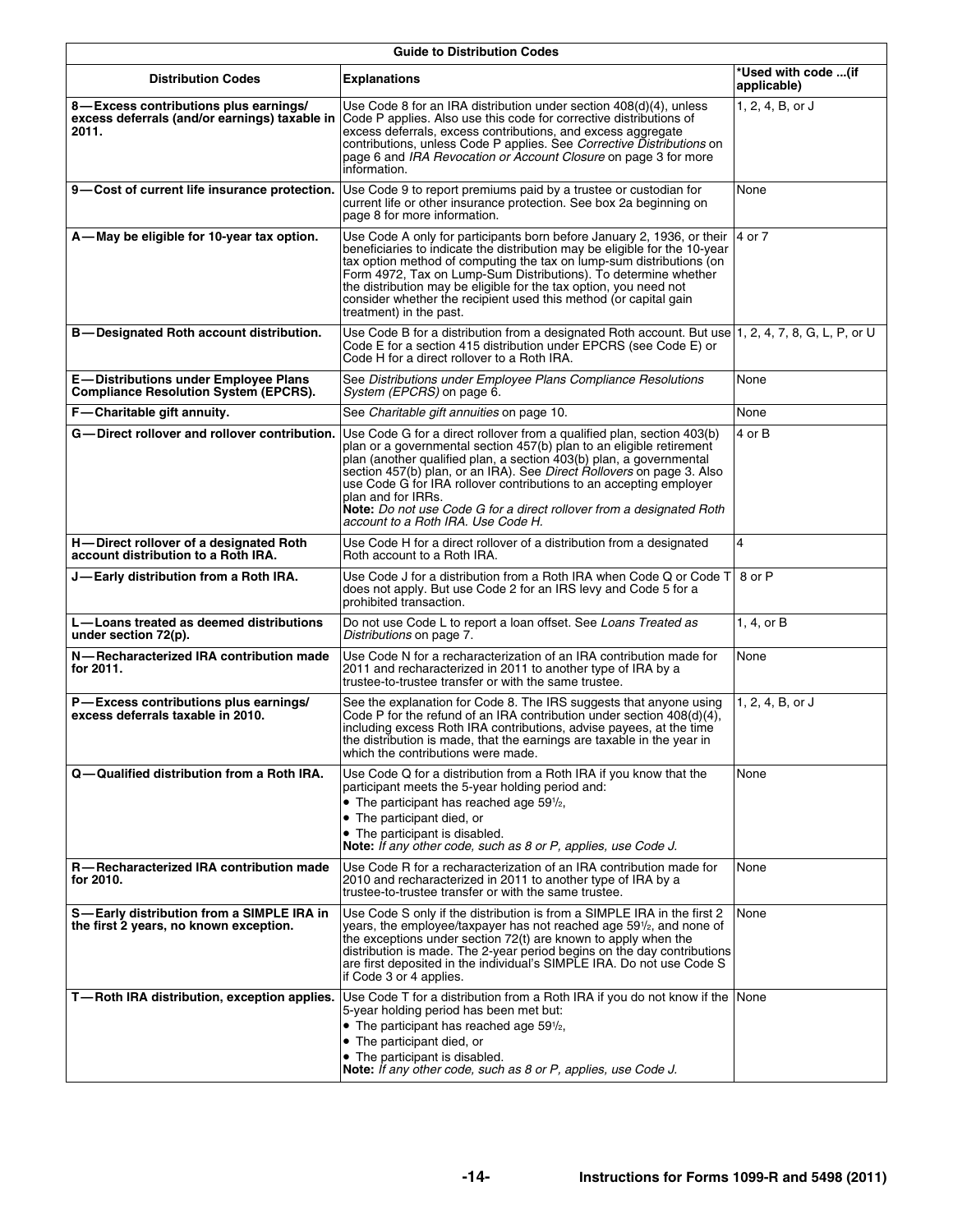| <b>Guide to Distribution Codes</b>                                   |                                                                                                                                                                                                                                                                                                                                           |                                    |  |  |  |  |
|----------------------------------------------------------------------|-------------------------------------------------------------------------------------------------------------------------------------------------------------------------------------------------------------------------------------------------------------------------------------------------------------------------------------------|------------------------------------|--|--|--|--|
| <b>Distribution Codes</b>                                            | <b>Explanations</b>                                                                                                                                                                                                                                                                                                                       | *Used with code (if<br>applicable) |  |  |  |  |
| U-Dividends distributed from an ESOP<br>under section 404(k).        | Use Code U for a distribution of dividends from an employee stock<br>ownership plan (ESOP) under section 404(k). These are not eligible<br>rollover distributions. Note: Do not report dividends paid by the<br>corporation directly to plan participants or their beneficiaries. Continue<br>to report those dividends on Form 1099-DIV. | IВ                                 |  |  |  |  |
| W-Charges or payments for purchasing<br>under combined arrangements. | Use Code W for charges or payments for purchasing qualified<br>qualified long-term care insurance contracts long-term care insurance contracts under combined arrangements<br>which are excludible under section 72(e)(11) against the cash value of<br>an annuity contract or the cash surrender value of a life insurance<br>contract.  |                                    |  |  |  |  |
| *See the first <b>Caution</b> for box 7 instructions on page 12.     |                                                                                                                                                                                                                                                                                                                                           |                                    |  |  |  |  |

 $\frac{1}{2}$ 

If a rollover or trustee-to-trustee transfer is made from<br>a savings incentive match plan for employees (SIMPLE) 7 days (under Regulations section 1.408-6(d)(4)(ii)) or<br>IRA to an IRA that is not a SIMPLE IRA and the trustee

*Transfers.* Do not report on Form 5498 a direct *IRA Revocation or Account Closure* on page 3.<br>trustee-to-trustee transfer from (a) a traditional IRA to **Total distribution, no contributions.** Genera reporting purposes, contributions and rollovers do not furnish the annual statement to reflect that the FMV on include these transfers. The contract of the contract of the December 31 was zero.

*Recharacterizations.* You must report each **Required minimum distributions (RMDs).** An IRA recharacterization of an IRA contribution. If a participant (other than a Roth IRA) owner/participant must begin<br>makes a contribution to an IRA (first IRA) for a year, the taking distributions for each calendar year

participant may choose to recharacterize the contribution<br>by transferring, in a trustee-to-trustee transfer, any part of **Specific Instructions for Form 5498** by transferring, in a trustee-to-trustee transfer, any part File Form 5496<br>File Form 5498, IRA Contribution Information, with the the contribution (plus earnings) to another IRA (secon File Form 5498, IRA Contribution Information, with the sampline information (plus earnings) to another IRA (second transform) in the second trip in the same transform of whom in 2011<br>
(IRA), including a deemed IRA under se

*You are required to file Form 5498 even if* \$5,000 is increased to \$6,000 for participants age 50 or required minimum distributions (RMDs) or other older. Catch-up elective deferral contributions reported *redigired midsiging distributions in older. Catch-up elective deferral contributions reported* annuity or periodic payments have started. The Started on Form 5498 may be made under a salary reduction<br>SEP (SARSEP) or under a SIMPLE IRA plan. For 2011,

Report contributions to a spousal IRA under section<br>
219(c) on a separate Form 5498 using the name and<br>
taxpayer identification number (TIN) of the spouse.<br>
For contributions made between January 1 and April<br>
To contributi

contribution in box 1 even if the amount exceeds \$5,000 FINA contributions to the IRA. For information about<br>(\$6,000 for participants 50 or older). reporting a distribution from a revoked or closed IRA, see

trustee-to-trustee transfer from (a) a traditional IRA to<br>another traditional IRA or to a simplified employee<br>pension (SEP) IRA, (b) a SIMPLE IRA to another<br>SIMPLE IRA, (c) a SEP IRA to another SEP IRA or to a<br>traditional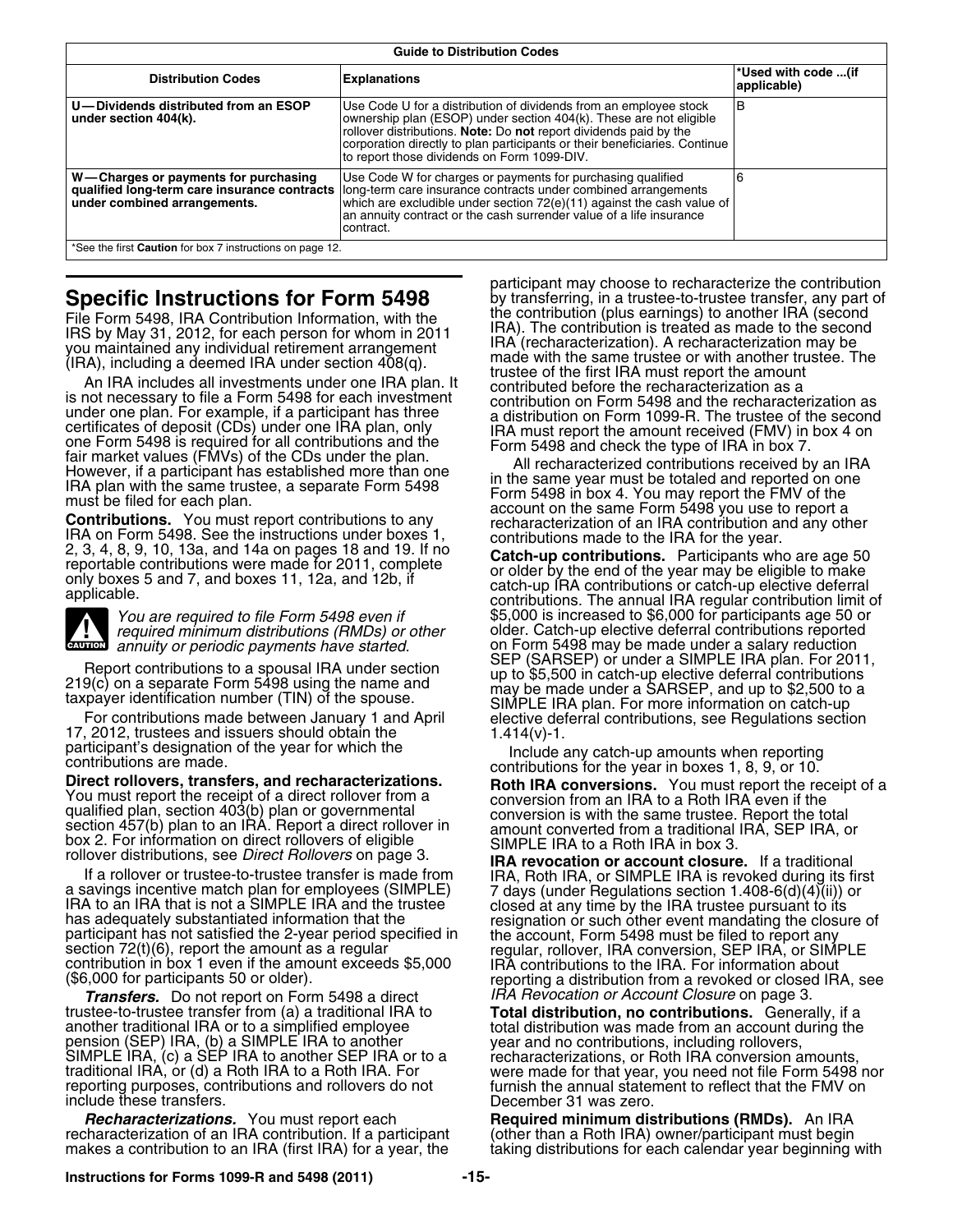the calendar year in which the participant attains age beneficiary's Form 5498 and annual statement. For 70<sup>1</sup> /2. The distribution for the 70<sup>1</sup> later than April 1 of the following calendar year; RMDs for Joan Maple" or something similar that signifies any<br>that that that that that that than December 31 That was once owned by Joan Maple. You may any other year must be made no later than December 31 of the year. See Regulations section  $1.401(a)(9)$ -6 for of the year. See Regulations section 1.401(a)(9)-6 for abbreviate the word "beneficiary" as, for example, "bene."<br>RMDs from annuity contracts. **Note.** A qualified For a spouse beneficiary unless the spouse makes

For each IRA you held as of December 31 of the prior year, if an RMD is required for the year, you must provide<br>a statement to the IRA participant by January 31<br>regarding the RMD using one of two alternative methods<br>described below. You are not required to use the same<br>**Eair** 

does not elect to treat the IRA as the spouse's own, then<br>you must continue to treat the surviving spouse as the<br>beneficiary's Form 5498 and annual statement,<br>beneficiary. Until further guidance is issued, no reporting<br>is

statement the amount of the RMD with respect to the IRA showing the FMV at the ead of the year and<br>distribution must be mount may be made. The amount may be made in the state of the state in the state in the state in the s

the Form 5498 for a 2012 RMD. You are not required to<br>the Form 5498 for a 2012 RMD. You are not required to "Maurice Poplar as beneficiary of Brian Willow." The final<br>report to the IRS the amount or the date by which the F

For more details, see Notice 2002-27 on page 814 of For more information about the reporting requirements Internal Revenue Bulletin 2002-18 at *[www.irs.gov/pub/](http://www.irs.gov/pub/irs-irbs/irb02-18.pdf)* for inherited IRAs, see Rev. Proc. 89-52, 1989-2 C.B. *[irs-irbs/irb02-18.pdf](http://www.irs.gov/pub/irs-irbs/irb02-18.pdf)* as clarified by Notice 2003-3 on page 632.<br>258 of Internal Revenue Bulletin 2003-2 at www.irs.gov/ **Disa** 

**Inherited IRAs.** In the year an IRA participant dies, you, as an IRA trustee or issuer, generally must file a Form<br>5498 and furnish an annual statement for the decedent and a Form 5498 and an annual statement for each Situations." The information provided includes:<br>
nonspouse beneficiary. An IRA holder must be able to <br>
• A list of the areas for which relief has recently been nonspouse beneficiary. An IRA holder must be able to identify the source of each IRA he or she holds for granted,<br>purposes of figuring the taxation of a distribution from an **Come A** News Releases detailing the scope of the relief and purposes of figuring the taxation of a distribution from an ● News Releases detailing the scope<br>IRA. Thus, the decedent's name must be shown on the any special reporting instructions, and IRA. Thus, the decedent's name must be shown on the

example, you may enter "Brian Willow as beneficiary of<br>Joan Maple" or something similar that signifies that the

RMDs from annuity contracts. **Note.** A qualified<br>charitable distribution is counted for purposes of the RMD<br>reguirements under sections  $408(a)(6)$ ,  $408(b)(3)$ , and<br> $408A(c)(5)$ .<br>For each IRA you held as of December 31 of the

described below. You are not required to use the same<br>
method for all IRA participants; you can use Alternative<br>
one for some IRA participants and Alternative two for the<br>
one for some IRA participants and Alternative two

page 18 for using boxes 12a and 12b for reporting RMDs show the FMV as of the date of Brian's death or year-end<br>valuation, depending on the method chosen.

258 of Internal Hevenue Bulletin 2003-2 at *WWW.Irs.gov/*<br> [pub/irs-irbs/irb03-02.pdf](http://www.irs.gov/pub/irs-irbs/irb03-02.pdf) and modified by Notice 2009-9,<br>
2009-05 I.R.B. 419, available at *[www.irs.gov/](http://www.irs.gov/pub/irs-irbs/irb03-02.pdf)irb/*<br>
2009-05 I.R.B. 419, available at *[www.irs.gov/irb/](http://www.irs.gov/irb/2009-05_IRB/ar12.html)*<br> right hand corner. Then click on "Tax Relief in Disaster<br>Situations." The information provided includes: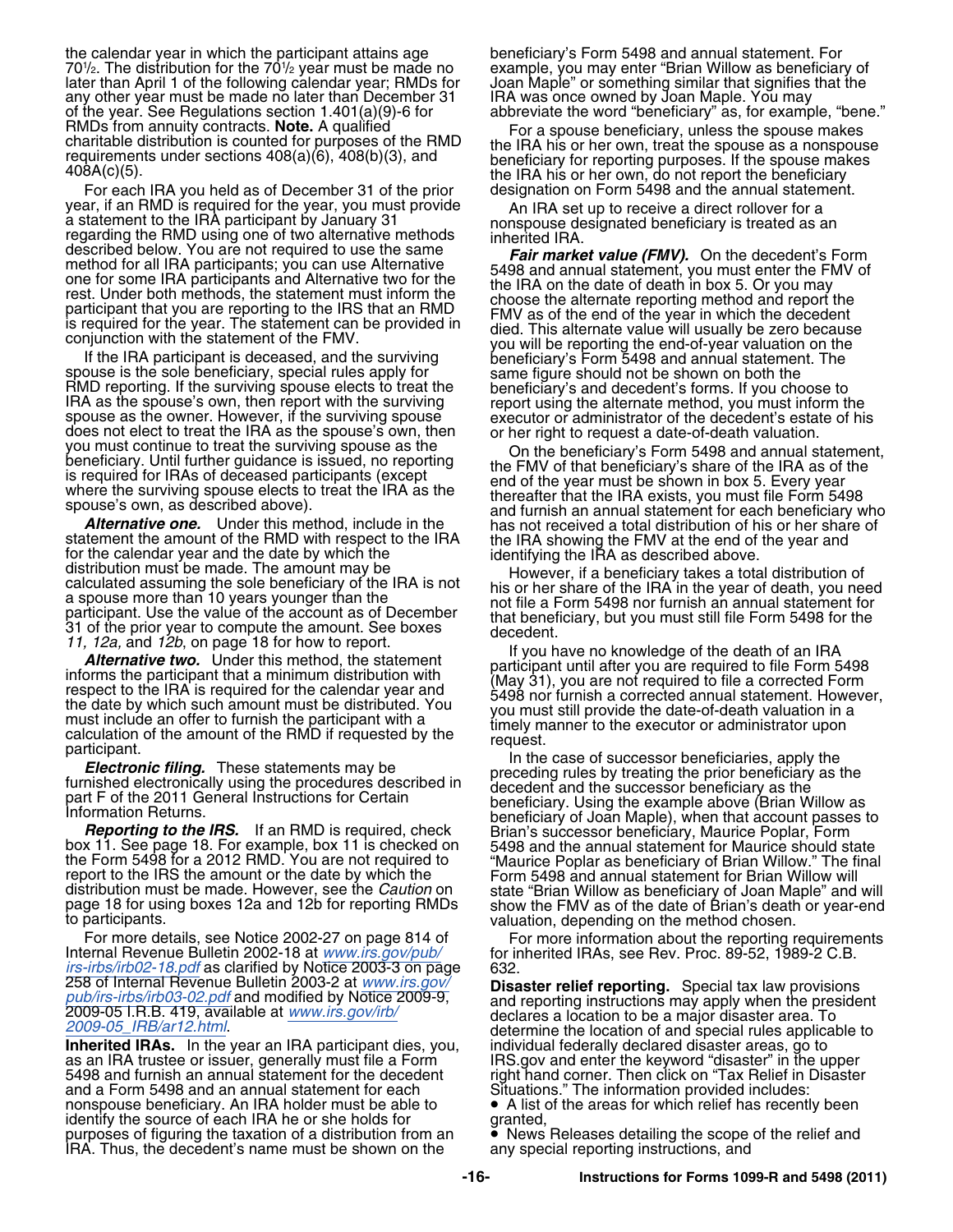• A link to the Federal Emergency Management

**Qualified settlement income.** Qualified settlement<br>
income received in connection with the Exxon Valdez for more information on limitations. litigation may be contributed to a traditional or Roth IRA. *Electronic filers.* You may request an automatic See P.L. 110-343, Division C, sec. 504 for contribution waiver from filing Forms 5498 for combat zone<br>limitations and *Box 2. Rollover contributions* on page 18. Participants by submitting Form 8508, Request for

Airline payment amount. Qualified airline employees waiver From Filing Information Returns Electronically.<br>may contribute the amounts received (money or other Christian Duce you have received the waiver, you may report all may contribute the amounts received (money or other Once you have received the waiver, you may report property) with respect to the employee's interest in a

designated combat zones. A participant who is serving<br>in or in support of the Armed Forces in a designated<br>combat zone or qualified hazardous duty area has an Information Returns for information on how to request a additional period after the normal contribution due date of<br>April 15 to make IRA contributions for a prior year. The April 15 to make IHA contributions for a prior year. The **Corrected Form 5498.** If you file a Form 5498 with the period is the time the participant was in the designated<br>zone or area plus at least 180 days. The participant

is excluded from gross income under section 112 is and you later discover that part of the contribution was treated as includible compensation for purposes of and vote ligible to be rolled over and was, therefore, a regu

If a qualifying combat zone participant makes a<br>contribution to an IRA after April 15 and designates the limit), you must file a corrected Form 5498.<br>contribution for a prior year, you must report the type of **Statements t** 

no special reporting is required. Include the contribution Contrustees of SIMPLE IRAs also must provide a statement no special reporting is required. Include the contribution and trustees of SIMPLE IRAs also must provide a statemen<br>in box 1 or box 10 of an original Form 5498 or of a of the account activity by January 31. Contribution<br>co

subsequent year, you must include the year for which the information to the IRS or to participants as to whether a<br>contribution was made, the amount of the contribution. Contribution is deductible or nondeductible. In addi contribution was made, the amount of the contribution, contribution is deductible or nondeductible. In addition<br>and one of the following indicators: entity on the participant is not required to tell you whether a and one of the following indicators: the participant is not required to tell you whether a

Pub. 3, Armed Forces' Tax Guide, for a list of the locations within the designated combat zones and General Instructions for Certain Information Returns.

Repayment of qualified reservist distributions.<br>Report any repayment of a qualified reservist distribution **Account Number**<br>as described in section 72(t)(2)(G) in boxes 14a (amount) The account number is

contribute amounts received to a Roth IRA, up to the

a mount of the gratuity or SGLI payment less any Agency's list of federal disaster declarations. amounts contributed to Coverdell ESAs. Report the See the instructions for *boxes 13a* through *13c* for amount of the rollover contribution in box 2 only. See<br>reporting postponed contributions on page 19.<br>ection 408A(e)(2), and Notice 2010-15, 2010-06 LR.B.

limitations and *Box 2. Rollover contributions* on page 18. participants by submitting Form 8508, Request for property) with respect to the employee's interest in a<br>bankruptcy claim against the airline carrier, to a Roth IRA<br>as a rollover contribution. See P.L. 110-458, sec. 125 for<br>contribution limitations and *Box 2. Rollover co* 

Information Returns for information on how to request a waiver on Form 8508.

as a deduction on the income tax return.  $\qquad \qquad$  or Pub. 1220, if filing electronically. For example, if you Under section 219(f), combat zone compensation that reported contributions as rollover contributions in box 2, not eligible to be rolled over and was, therefore, a regular determining IRA contributions. contribution that should have been reported in box 1

contribution for a prior year, you must report the type of<br>
IRA (box 7) and the amount on Form 5498. Report the<br>
amount either for (1) the year for which the contribution<br>
was made or (2) a subsequent year.<br>
was made or (2 1. If you report the contribution for the year it is made, value of the participant's account and RMD, if applicable. corrected Form 5498 if an original was previously filed. information for all other types of IRAs must be prov<br>2. If you report the contribution on Form 5498 in a by May 31, 2012. You are not required to provide 2. If you report the contribution on Form 5498 in a http://www.pdf/31, 2012. You are not required to provide<br>bsequent year, you must include the year for which the hinformation to the IRS or to participants as to whether a a. Use "AF" (Allied Force) for the Kosovo area. contribution is deductible or nondeductible.

b. Use "EF" (Enduring Freedom) for Afghanistan, the publishing to a statement of the FMV of the Uzbekistan, Kyrgyzstan, Pakistan, Tajikistan, Jordan, and account, and RMD if applicable, to the participant by Somalia. Conve

See boxes *13a, 13b,* and *13c* on page 19; also see For more information about the requirement to furnish<br>b. 3, Armed Forces' Tax Guide, for a list of the statements to participants, see part M in the 2011



qualified hazardous duty areas.<br>**Example.** For a \$4,000 IRA contribution designated<br>for Enduring Freedom for the tax year 2008, enter "4000" were made for the year the statement of the FI *wward were made for the year, the statement of the FMV* of the account must contain a legend designating which in box 13a, "2008" in box 13b, and "EF" in box 13c only.<br>Make no entry in box 1 or box 10.<br>**Repayment of qualified reservist distributions.**<br>**Repayment of qualified reservist distributions.** 

as described in section 72(t)(2)(G) in boxes 14a (amount) The account number is required if you have multiple and 14b (with indicator code "QR").<br>accounts for a recipient for whom you are filing more than<br>**Military death g group life insurance (SGLI) payments.** Recipients of designate an account number for all Forms 5498 that you military death gratuities and SGLI payments may file. See part L in the 2011 General Instructions for contribute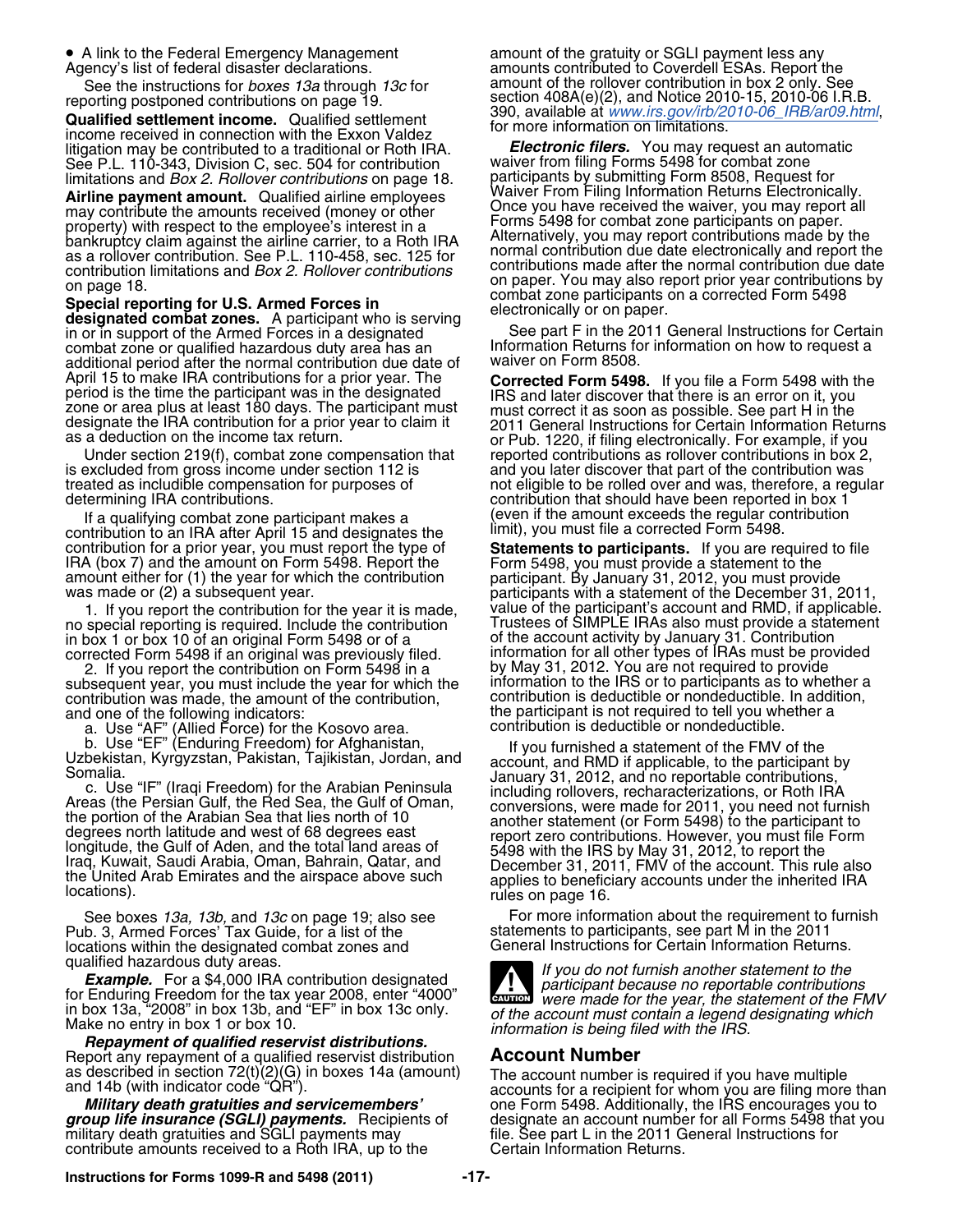# **amounts in boxes 2–4, 8–10, 13a, and 14a)** For endowment contracts only, enter the amount

through April 17, 2012, designated for 2011. **Box 7. Checkboxes**

Report gross contributions, including the amount<br>allocable to the cost of life insurance (see box 6) and<br>including any excess contributions, even if the excess<br>contribution is<br>contributions were withdrawn. If an excess con contributions were withdrawn. If an excess contribution is treated as a contribution in a subsequent year under<br>section 219(f)(6), do not report it on Form 5498 for the<br>subsequent year. It has already been reported as a<br>contribution on Form 5498 for the year it was actually<br>contri

Contributed.<br>
Contributed.<br>
Also include employee contributions to an IRA under a<br>
SIMPLE. Check "SIMPLE" if you are filing Form 5498 to<br>
SIMPLE. Check "SIMPLE" if you are filing Form 5498 to<br>
SEP plan. These are contribut compensation and \$5,000 (\$6,000 for participants 50 or the report information about a Rot older) limits of section 219. Do not include employer SEP<br>IRA contributions or SARSEP contributions under section **Box 8. SEP contri** 

as rollovers) to any IRA received by you during 2011.<br>These contributions may be any of the following:<br>• A 60-day rollover between IRAs of the same type.<br>• A direct or indirect rollover from a qualified plan subset of the

- 
- 

• Any qualified rollover contribution as defined in section 408A(e) from an eligible retirement plan (other than an 408A(e) from an eligible retirement plan (other than an SIMPLE 401(k) plan. A distribution from one SIMPLE IRA<br>IRA) to a Roth IRA. etc. rolled over to another SIMPLE IRA is reported in box 2.

- A military death gratuity.
- An SGLI payment.
- An SGLI payment. **Box 10. Roth IRA contributions** •
- 
- 

property on the date you receive it. This value may be 408A(e) from an eligible retirement from the value of the property on the date it was [RA] to a Roth IRA in box 2. different from the value of the property on the date it was distributed to the participant.

traditional IRA, SEP IRA, or SIMPLE IRA to a Roth IRA<br>during 2011. Do not include a rollover from one Roth IRA<br>to another Roth IRA, or a qualified rollover contribution<br>under section 408A(e) from an eligible retirement pla under section 408A(e) from an eligible retirement plan *Boxes 12a and 12b are provided for your use to* (other than an IRA) to a Roth IRA. These rollovers are (other than an IRA) to a Roth IRA. These rollovers are *reported in box 2*.

Enter any amounts recharacterized plus earnings from one type of IRA to another.

**Box 5. Fair market value of account**<br>
Enter the FMV of the account on December 31. For<br>
inherited IRAs, see *Inherited IRAs* on page 16.<br>
the additional information. See page 15.



*Trustees and custodians are responsible for ensuring that all IRA assets (including those not* **Box 12b. RMD amount** *readily determinable market value) are valued annually at* report the additional information under *their fair market value)* are valued annually at see page 16. *their fair market value.* 

### **Box 1. IRA contributions (other than Box 6. Life insurance cost included in box 1**

Enter contributions to a traditional IRA made in 2011 and included in box 1 allocable to the cost of life insurance.

408(k)(6). Instead, include them in box 8. Enter employer contributions made to a SEP IRA<br>(including salary deferrals under a SARSEP) during 2011 Also, do not include in box 1 contributions to a<br>
SIMPLE IRA (report them in box 9) and a Roth IRA<br>
(report them in box 9) and a Roth IRA<br>
(report them in box 10). In addition, do not include in box<br>
1 rollovers and rechar **Box 2. Rollover contributions**<br>
Enter any rollover contributions (or contributions treated her own account.

• A 60-day rollover between IRAs of the same type.<br>
• A direct or indirect rollover from a qualified plan,<br>
• SIMPLE IRA during 2011. Trustees and issuers are not<br>
• Any qualified rollover contribution as defined in secti

■ Qualified settlement income received in connection<br>with the Exxon Valdez litigation.<br>■ through April 17, 2012, designated for 2011. However,<br>Airline payment amounts. report Roth IRA conversion amounts in box 3. Report a qualified rollover contribution made under section For the rollover of property, enter the FMV of the qualified rollover contribution made under section<br>Sperty on the date you receive it This value may be  $\sim 408$ A(e) from an eligible retirement plan (other than an

## distributed to the participant. **Box 11. Check if RMD for 2012**

Check the box if the participant must take an RMD for<br>2012. You are required to check the box for the year in **2012. You are required to crieck the box for the year in**<br>Enter the amount converted or reconverted from a the RMD for that year need not be made until April 1 of



You may choose to complete these boxes, or **CAUTION !** *continue to provide a separate Form 5498, or a separate* **Box 4. Recharacterized contributions** *statement, to report the information required by* determine the RMD, see the regulations under sections *401(a)(9) and 408(a)(6) and (b)(3).*

Enter the RMD amount if you are using Form 5498 to report the additional information under Alternative one.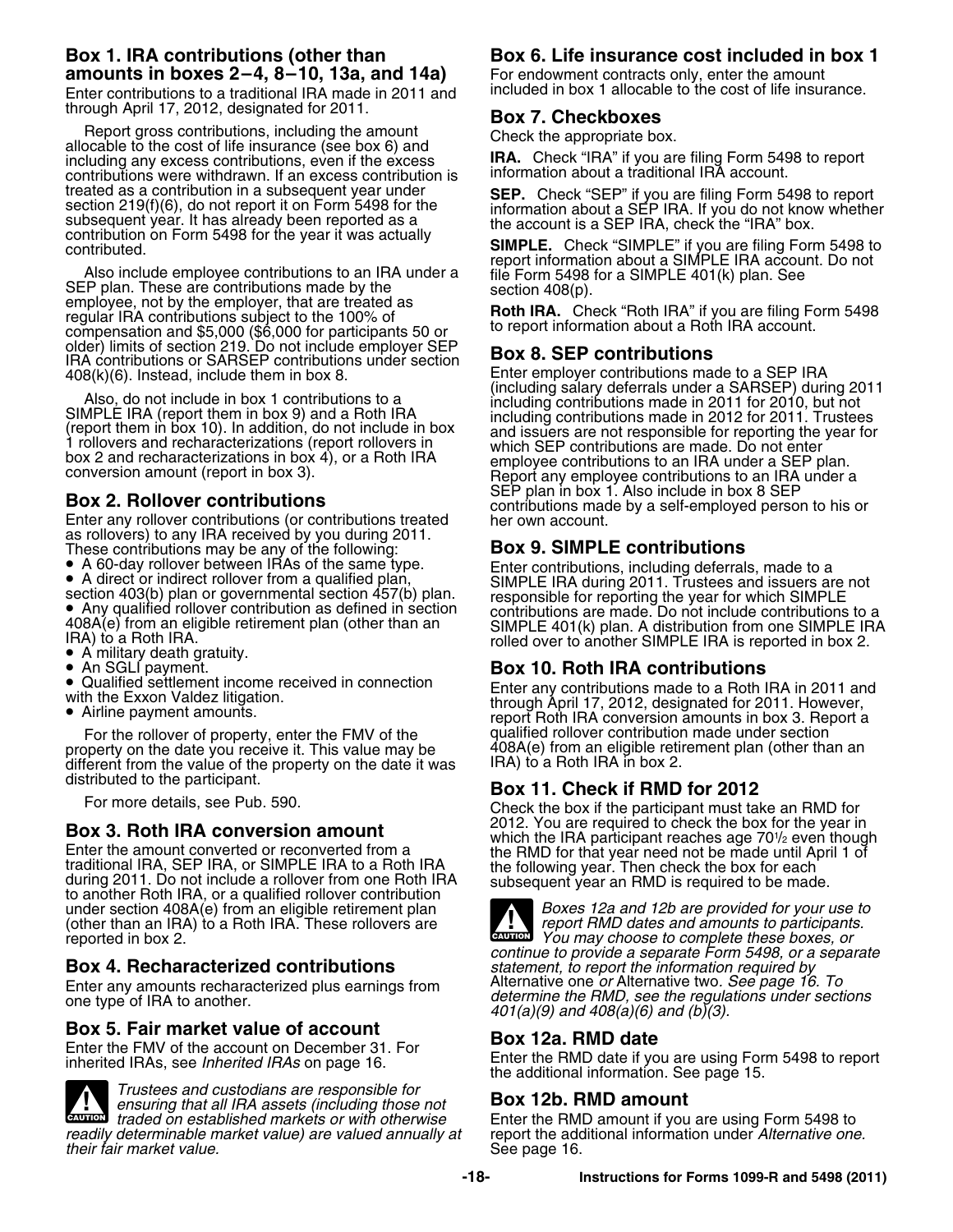## **Box 13a. Postponed contribution**<br>Report the amount of any postponed contribution made <u>I</u>F—Iragi Freedom.

Report the amount of any postponed contribution made in 2011 for a prior year. If contributions were made for Heport the amount of any postponed contribution made<br>in 2011 for a prior year. If contributions were made for<br>more than 1 prior year, each prior year's postponed<br>contribution must be reported on a separate form.<br>contributi

Enter the year for which the postponed contribution in Enter the amount of any repayment of a qualified<br>box 13a was made.<br>Figures of a designated disaster

From the following list of codes, enter the reason the participant made the postponed contribution. **Box 14b. Code** • For participants' service in the combat zone or

### **Box 13b. Year Box 14a. Repayments**

reservist distribution or of a designated disaster **distribution (for example, a qualified disaster recovery** distribution (for example, a qualified disaster recovery assistance distribution).

• For participants' service in the combat zone or Enter QR for the repayment of a qualified reservist hazardous duty area, enter:<br>hazardous duty area, enter: distribution, or DD for repayment of a federally<br>AF—Allied Force designated disaster distribution.